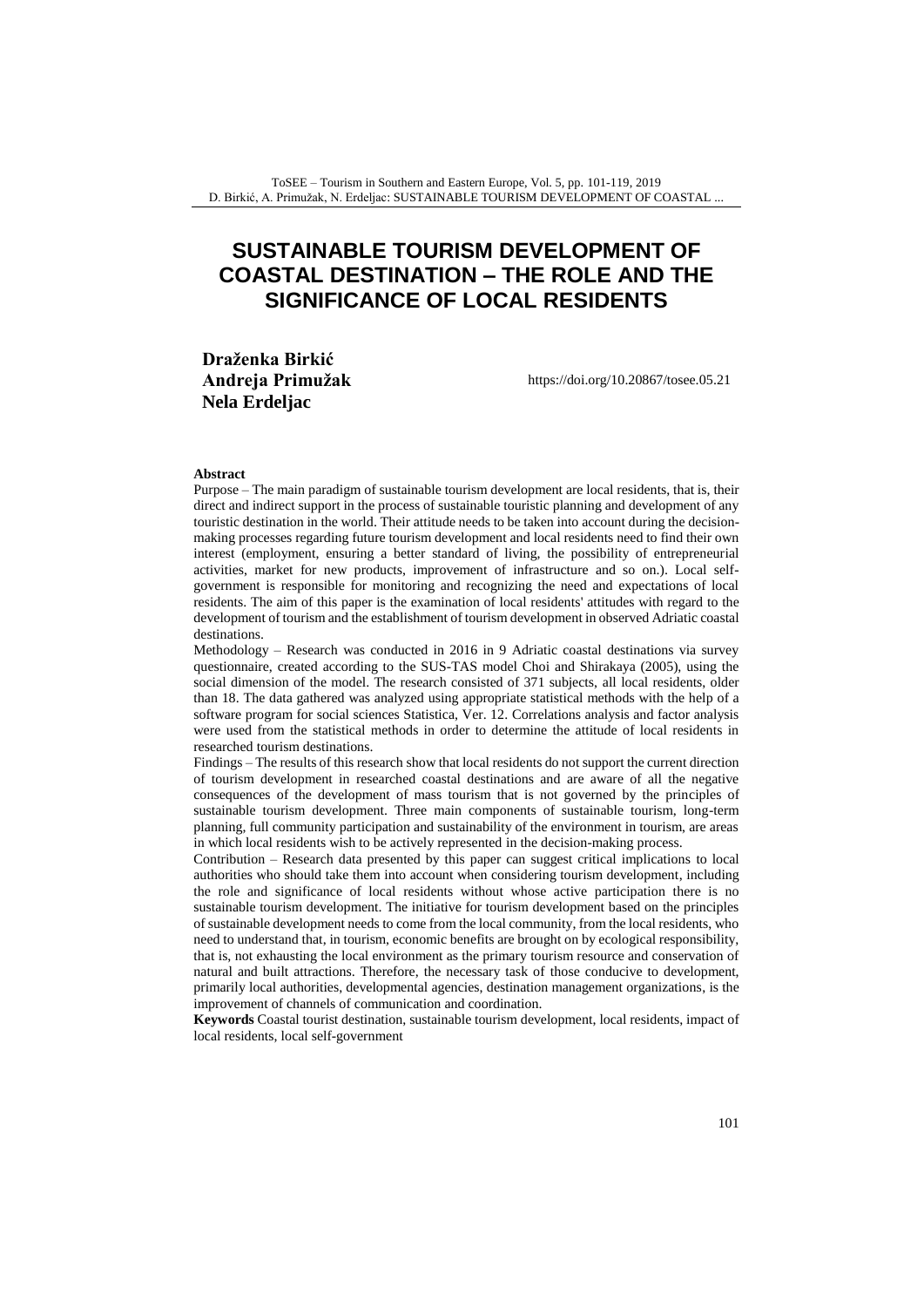ToSEE – Tourism in Southern and Eastern Europe, Vol. 5, pp. 101-119, 2019 D. Birkić, A. Primužak, N. Erdeljac: SUSTAINABLE TOURISM DEVELOPMENT OF COASTAL ...

#### **1. LITERATURE REVIEW**

The term *local population* describes all people that live within a coastal destination. There exist the so-called ''external population'' that included people that do not live in a given coastal destination, but have the legitimite right to be included in certain decisions. They were born in the destination, moved, but still have certain connections with the area. Local population is not a homogenous group. Researching the characteristics and participation of local population in tourism development Tosun (2000, in Saufi et al., 801:2014), identified three groups of local population. The first ones are *spontaneous participants*, which includes voluntarily engaged local population whose ideas and thoughts about tourism development comes from the community, which realizes them. The other group presents *induced participants* who were called to submit ideas about tourism development to their local authorities, which, in the end, is responsible for the decision-making processes regarding tourism development. The third group are the socalled *corrective group,* which emerges and works when tourism development is done under the guise of the need of local population and destination, but in reality, such tourism development represents interests of outside participants such as foreign corporations, legislative power or tour operators. As its name suggests, the aim of their participation is to correct the decisions about tourism development that are not in the interest of the community. Local population, with its natural and cultural heritage, traditional values assignes specific characteristic through which a destination becomes attractive for visitors. It has an important role in the development of tourism and its active participation is considered to be the key to the development of sustainable tourism community (Cole, 2006; Tosun, 2006; Saufi, O´Brien, Wilkins, 2014). It is directly interested in its successful growth and development and the participation of local community is necessary to look at from two perspectives. The first one is to recognize expectations of the local community within tourism planning and the concerns of the development of tourism, the other on whether or not the local community benefits from tourism growth and development of their community and how that benefit is distributed within the society. The participation of local community in strategic planning included the right to revise the process of tourism development. Numerous studies which researched the participation of local population in tourism development suggest that their correlation for inclusion in tourism and their behavior towards tourists in their area are strong indicators of the sustainability of tourism (Jurowsky i Gursoy, 2004; Weawer i Lawton, 2006, Choi i Shirakaya 2010; Vargas-Sáchez et al., 2011, Saufi et al., 2014).

The level of local community participation in tourism development is closely associated with a sustained level of knowledge and ability to control and manage local tourism resources so that Cole (2006) considers adequate knowledge about tourism empowers the host community and engages it in tourism development. Therefore, local community participation requires the development of politics in the line of educating the local population on the local, regional and national level.

According to Cole (2006), in many developing countries, the participation of the community, that is local population in tourism growth and development, is restricted on the way they could participate. Institutional factors such as centralized decision-making process, unwillingness of tourism planners to include local population, creating tourism plans and the lack of knowledge about tourism significantly impacts the restricted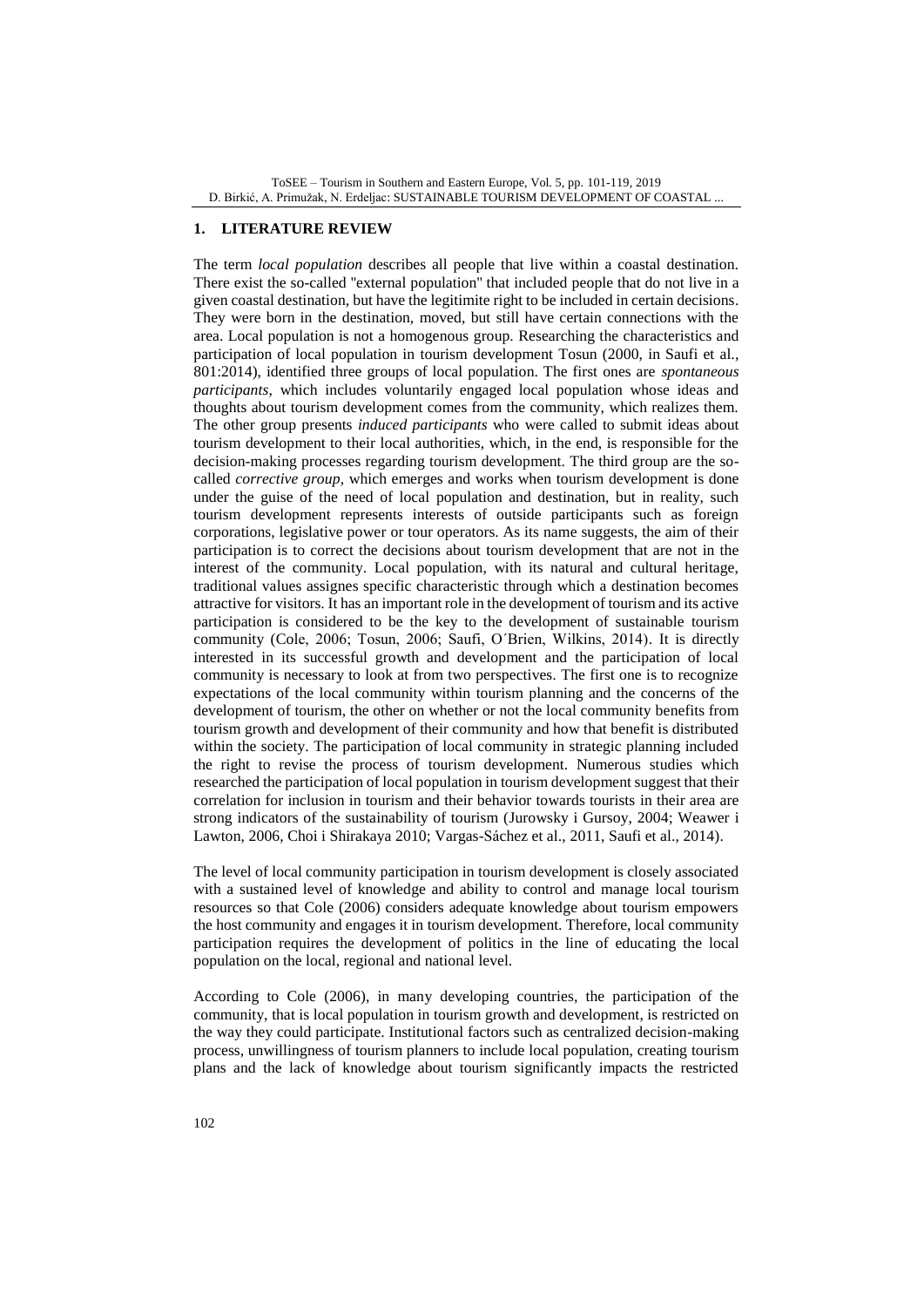participation of local self-government in tourism growth and development. Secondly, the structural restrictions that are connected to institutional factors such as regional structures of power, legislature power and economic systems. Shortcomings on this level may lead to centralized and too much of a birocratic way of decision-making. Third, cultural restrictions are connected to low levels of local population competence in the development of resource related problems of tourism (Louw, Smart, 1998; Teye et al., 2002; Timothy, 1999, Sufi et al., 803:2014).

Under the term of local population participation, we may say it includes all tourist undertakings through which a local community works, with the retention of economic benefits on the local level and the positive social outcomes such as education and qualitifactions connected to tourism (Saufi et al., 803, 2014). From the perspective of tourism development, this concept of community participation is in accordance with Sceyvenson (2002) who claims that local community undertakings are supposed to be successful only if local community participation brings certain measures of control on the usage of tourism resources and if they have equal share in the distribution of economic and social benefits which derive from tourism. The obstacles participation for the participating host are specific for each tourism destination, depending on their social and cultural context of local community and the extent of development within an area (Saufi et al., 803, 2014). Local public self-government should identify those obstacles and work on their removal.

The attitude of the local community towards tourism is under the influence of various factors, Lankford and Howard (1994) defined the scale of ten variables that impact the local population attitude about tourism, and those are: the length of living within the community, economic dependence on tourism, the distance from the place of tourism activities, the inclusion of the decision-making about tourism, the place of birth, the level of knowledge, the level of contact with tourism, demographic characteristics, the understandings of the impact on the possibility of outside recreational activities and the level of wealth growth.

Furthermore, Getz (1994) claims the attitude of the local community is under strong influence of their experience and they have strong associations with their values and idiosyncrasies. According to Choi and Murray, numerous studies conclude that the local residents economically benefit the most and the sociocultural improvements that accompany the development of tourism are enormous(Choi i Murray, 2010:576). On the hand, Murphy (1981) considers the local community's opinion about tourism from two different perspectives: the visually esthetic and in the way it physically shapes the community. In other words, people who see damage done by tourists to the community in the sphere of increasing garbage, noise, vandalism, traffic jams, are less enthusiastic about tourism. Equally, pollution, individual and collective crime, thievery, overcrowding, prostitution, trash, alcoholism, disturbance of the everyday life of the population, problems connected with the lack of parking space lessen the quality of life of local population in the tourism destination (Choi i Muray, 2010: 578). When planning the touristic development of a destination, local self-government and destination's management should take into account the wishes, the suggestions and the initiatives of the local population because only then will a systematic and quality tourism development be possible, and also the shortcomings and the negative attitudes of the local population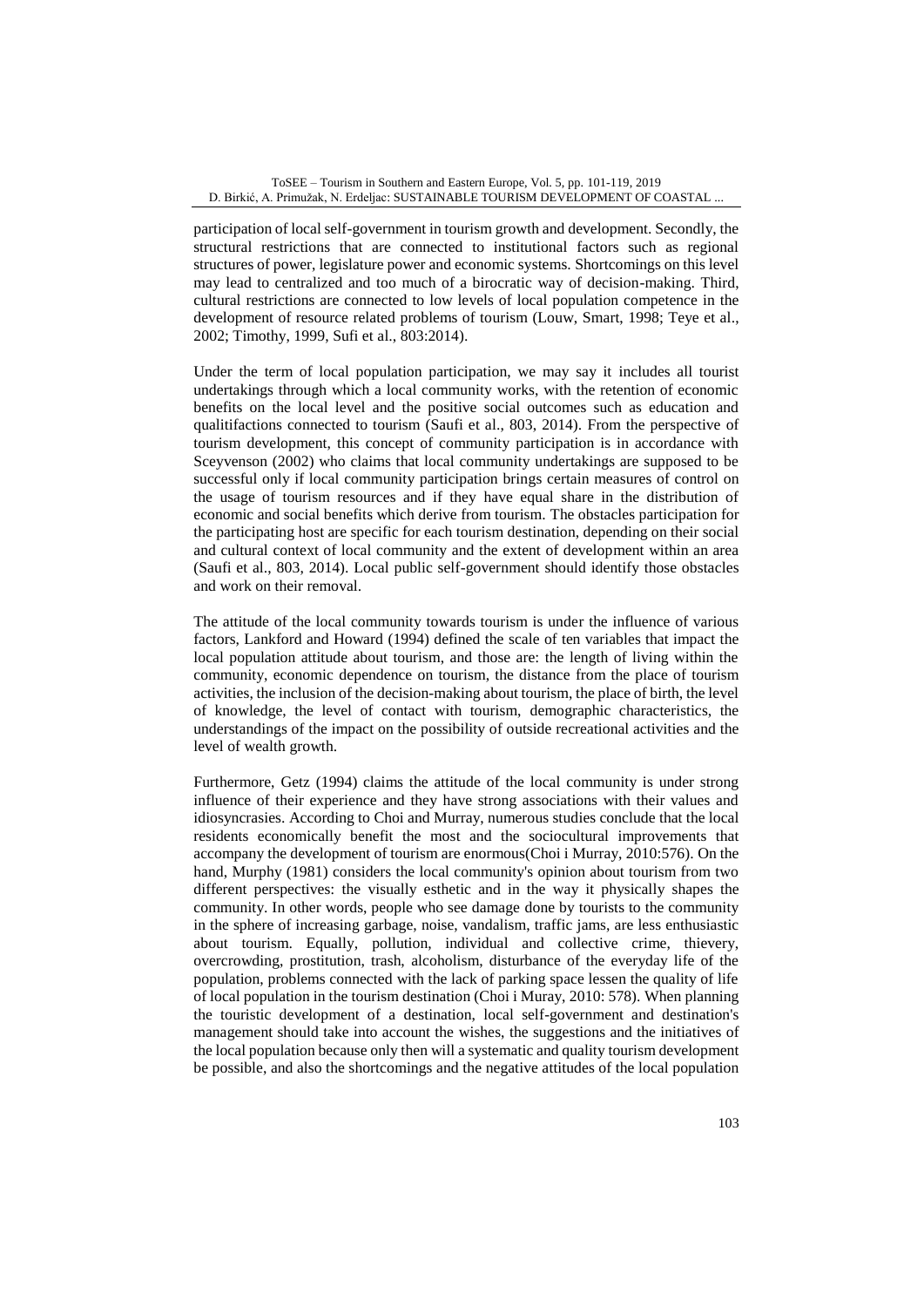towards tourism will be lessened. Certain research in the area of tourism shows that local population is marginalized and subordinate to the process of tourism development and that local population should be increasingly more included in the process of tourism planning and growth process (Choi and Shirakay, 2005: 381). The involvement of the local population in the decision-making process regarding the development of tourism is a key indicator of sustainable tourism development of the community. Namely, direct and indirect support of the participation of the local population in the community provides the basics of the *paradigm of sustainability* (Choi and Shirakay, 2005.). Including the local community in the process of destination management is not an easy process.

According to Jenkins (1993, 281-290), the reasons are the following:

- the local population has problems with understanding complex technical-planning questions of the development of sustainable tourism
- the local population in general does not understand how the plan process works and how decisions are made
- the problem of consideration and appreciation of all the possibilities of commenting in the process of decision making
- most of the citizens show apathy, i.e. indifference for participation in the decisionmaking process about the future tourism development of a coastal destination
- the process of inclusion of local population in the process of planning and governing of the coastal area increase the cost
- the process of decision making lasts a lot longer if the local population is included
- the overall efficiency of the process is reduced because the overall process of planning and decision making lasts a lot longer

The majority of stated reasons brings to the conclusion that the biggest problem is unwillingness, that is a low level of knowledge and capability of the local community, local population, to take over a part of the responsibility of the development into their own hands. Along with that, there is a problem with communication and coordination of set objectives necessary for the inclusion of the local population. Therefore, the key task of responsible project developers, namely the local authorities, development agencies and the destination management organization, is to have a positive impact on the local community, to encourage it to participate in the creation of development plans.

In practice, it is possible to come across examples where efforts have been made to include the local population in the process of planning the development of the tourism of a destination ( Birkić et al., 2014, Inskeep, 1991; Dredge i Moore, 1992; Dowling, 1993; Long i Nuckolls, 1994). But these efforts are, however, usually insignificant. The main role of the community is limited to the possibilities of commenting the appropriateness of the solutions offered by the institutional planners, and it is possible to conclude that the consultation of the community definitely exists, but that the participation is not as likely.

It has been noted that the term *participation* often includes terms that don't really mean participation of the local population in the decision- making process and that the local population has been marginalized and subordinate to the process of tourism development. Local self-government is the most appropriate for the coordination, that is,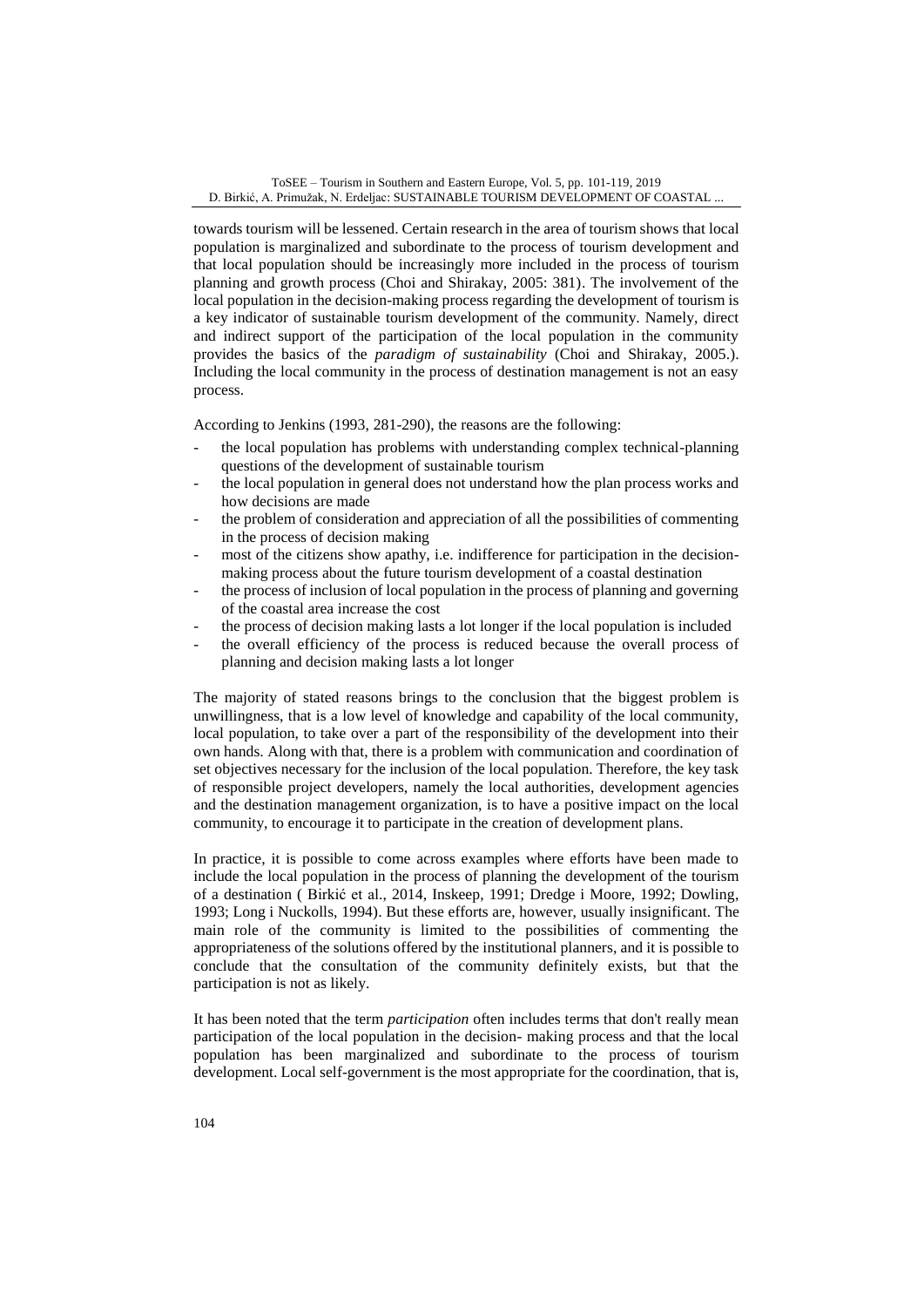inclusion of the local population in the process of long-term planning, with the aim of establishing sustainable tourism development on the local level and for encouraging programs of sustainable tourism development (Bramwell, 2011). It includes the institutional system that has political power and might for effective systematic management of sustainable tourism development. The implementation of sustainable tourism development of coastal destination, noting the attitude and opinions of local population is closely related to the capability and the authority of the local government, responsible for a certain tourism destination.

Financial power, economic priorities, social needs and political influences often characterize the interactions of certain developmental participants both at the planning stage of developmental and spacial tourism developmental plans as well as the implementation phase (Altinay and Bowen, 2006). During that time ruling political and/or economic elites, in most cases, use the aggressive approach try to impose their short-term partial interests in determining the needs of appropriate spacial resources (Shamsul and Haque, 2007; Choi and Sirakaya, 2006), without taking into account longterm interests of the local community in the whole

# **2. METHODOLOGY AND DEFINING THE RESEARCH SAMPLE**

Tourism experts have been developing models for research and assessment of local resident attitudes towards tourism. This paper used the research model SUS-TAS which was developed by Choi and Shirakaya (2005). Research subject is the attitude of local residents with regard to tourism development and the setting up of sustainable tourism development. SUS-TAS model as such is strongly focused on actual questions regarding the impact of tourism and attitude of local residents with regard to tourism development and the establishment of sustainable tourism planning.

SUS-TAS model is developed using exploratory factor analysis EFA (Exploratory faktor analysis). This analysis aims to describe and summarize data in a way that they group together variables that are in correlation. Exploratory factor analysis is conducted in early research phrases, when consolidating variables and hypotesis setting for main processes is set. Using the Varimax rotation, authors have determined 44 variables for seven construction domains. These are: ecological construct, social cost construct, long-term planning construct, economic benefits construct, tourism based on the community, insurance of the satisfactory of customers, participation of local residents in the community. For the purpose of this model, the authors developed standard psychometric procedure of developing a scale that has seven phases (Churchill 1979, DeVilis, 1991): 1. Determine what needs to be counted, 2. Generate items in order to scale the construction of interest, 3. Develop the final items list, 4. Determine the kind of scale of evaluation, 5. Determine the cleanliness of the scale (checking the credibility and legitimacy), 6. Cleaning the study with the aim of qualifying (reevaluation of the credibility and validity of the scale using the analysis of affirmative factors), 7. Norm development (the development of standards and norms for decision makers).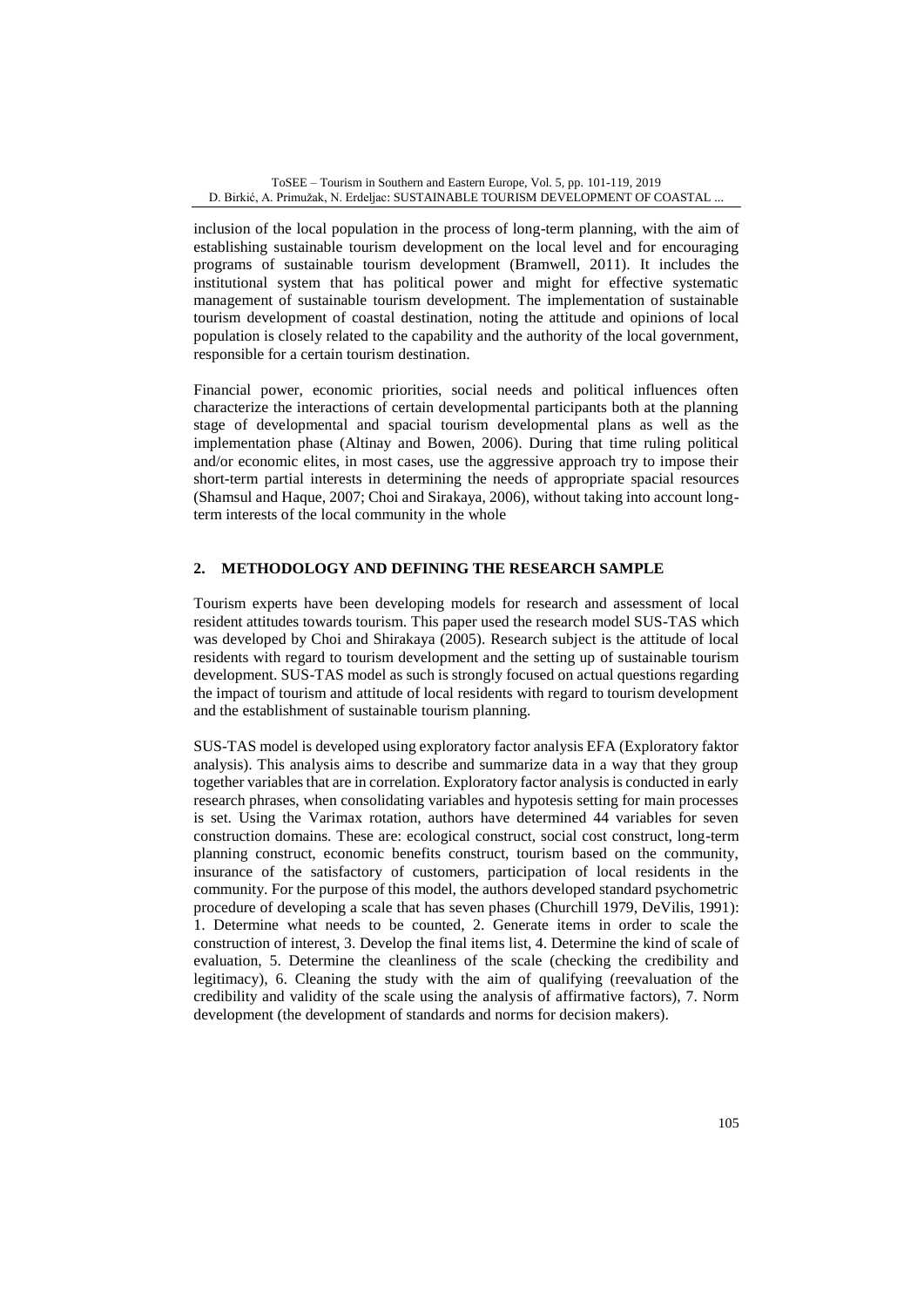Relative literature on tourism and world examples from practice (Bramwell, 2011) show that the attitude of local residents has significant impact on tourism development. Thus, understanding the attitude of residents can help the creators of politics and development planners to estimate the perception of the community better with regard to the course of tourism development. The aim of such a developed model is to contribute to the knowledge of local residents' attitude towards tourism development and the establishment of sustainable tourism development. Understanding and monitoring the benefits of residents on local and regional levels is key for developing public policies whose aim is to better the society (OECD, 2016). This research SUS-TAS model was adapted in accordance to cultural, linguistic and research aims. The attitude of local residents in managing sustainable tourism of a destination has been researched (in the following order): F1 The impact of tourism on the environment of the community; F2 The impact of tourism on the quality of life of the local population; F3 the impact of tourism on local economy; F4 The impact on the attitudes amoung the local community when it comes to engaging the local community in the development of tourism; F5 Strategic thinking about the development of tourism by the local community; F6 The impact of tourism on local employment. We conducted a survey questionnaire in 9 Adriatic tourism destinations: Poreč, Rovinj, Medulin, Opatija, Crikvenica, Novi Vinodolski, Zadar, Sv. Filip i Jakov and Biograd na Moru and choose local residents from those Adriatic destinations older than 18. Fieldwork consisted of 510 questionnaires sent, out of which 371 were sent back so the return was 73 %. 63,07% of women and 36,93% of man participated in the research with the most prominent age group being between 31 and 40 and presented the 24,80% of participants. Relating to the educational structure, the most prominent group were those with high school diplomas, 57,14%. Graf icon 1. further shows the structure of participants according to the demographic characteristics in the researched coastal tourist destinations.



Graph 1: **Structure of examinees according to demographic characteristics**

Source: Authors' analysis, June, 2016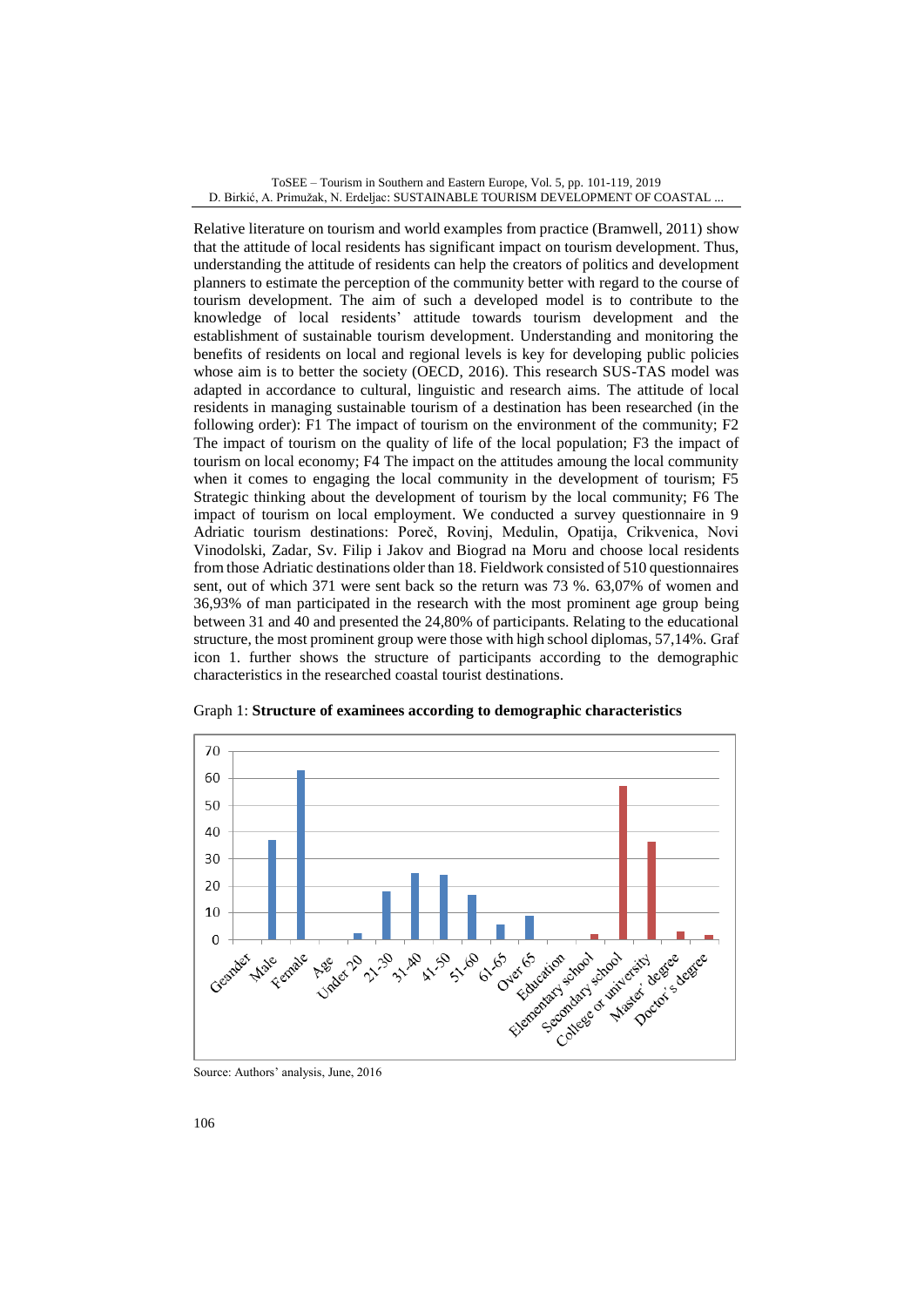The biggest response was in Sv. Filip and Jakov, where the return of survey questionnaire was 85% while Opatija had the lowest (44%).

Graph 2: **The structure of the subjects who responded to the research according to the place of residence**



Source: Authors' analysis, June 2016

According to Lankford and Howard (1994) a variable, economic development of tourism, the places that depend on tourism, e.g. if they are directly or indirectly employed in tourism prefer tourism. In this research almost 60,92 percent of subjects who participated are not employed in tourism, but 23,72% of them are engaged in apartment renting to tourists, 39,08 % of them work in tourism, with 21.29% subjects employed in tourism during tourism season, which is visible in table 1.

| Table 1: Structure of respondents, by employment in tourism |  |  |  |  |
|-------------------------------------------------------------|--|--|--|--|
|-------------------------------------------------------------|--|--|--|--|

| Employment of the subject or member of his | Number of | Structure | Cumulative |
|--------------------------------------------|-----------|-----------|------------|
| family in tourism                          | subjects  | in $%$    | $\%$       |
| Yes, full time employment                  | 66        | 17,79     | 17,79      |
| Yes, only seasonable employment            | 79        | 21.29     | 39,08      |
| No                                         | 138       | 37,20     | 76,28      |
| No, but is involved in apartment renting   | 88        | 23.72     | 100,00     |
| Total                                      | 371       | 100.00    |            |

Source: research by the author, June 2016

Scientific research, formulating and presenting the results of this research was conducted by applying general methodological principles, standard for economic research.

Dana collected by primary research were analyzed using the appropriate statistical methods with the help of the software program for social sciences Statistica, Ver. 12. Based on such collected and processed data, the research results were formulated and grouped in tables and graphs and visual demonstrations as follows: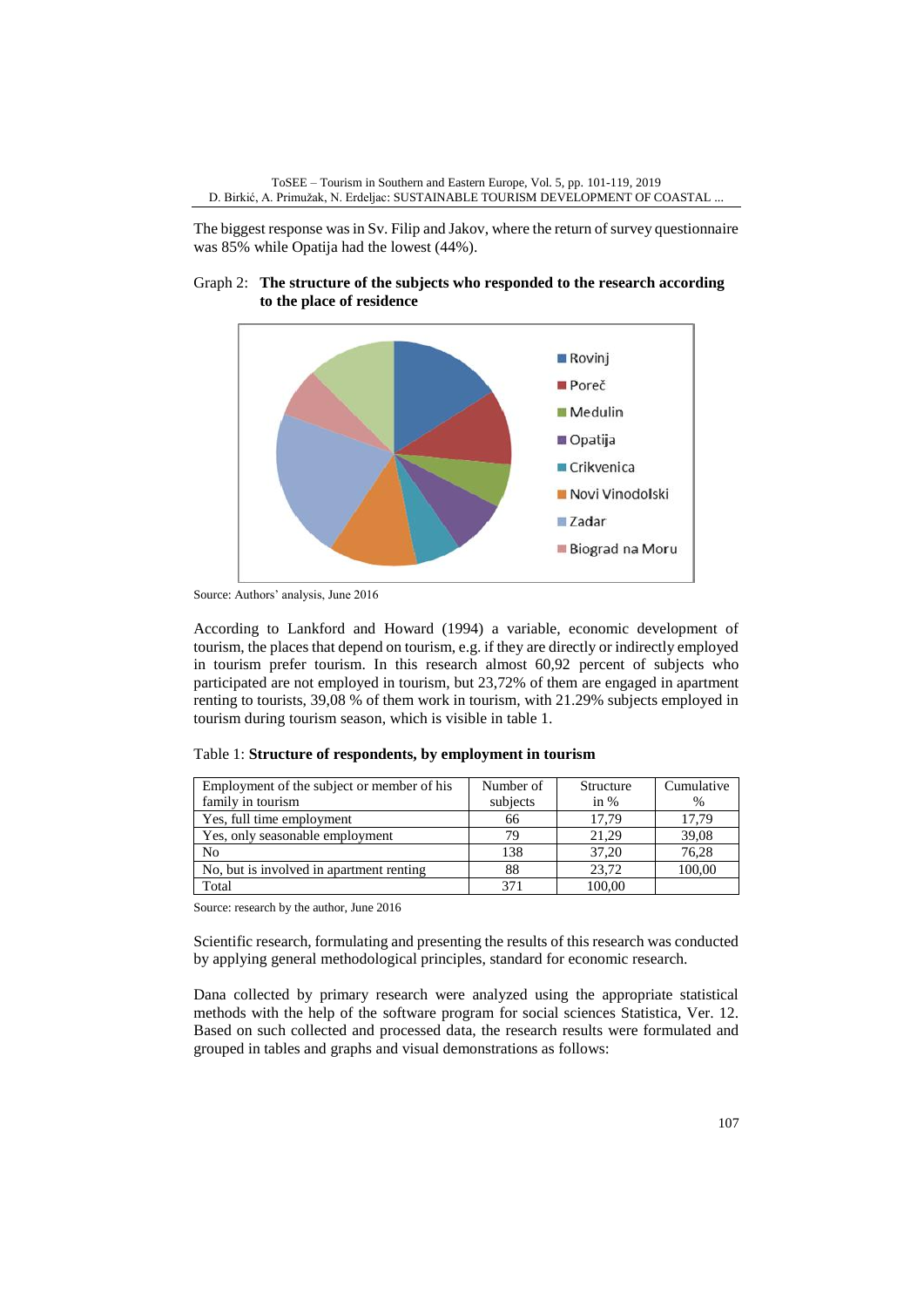ToSEE – Tourism in Southern and Eastern Europe, Vol. 5, pp. 101-119, 2019 D. Birkić, A. Primužak, N. Erdeljac: SUSTAINABLE TOURISM DEVELOPMENT OF COASTAL ...

## **3. RESEARCH RESULTS**

The reliabity of research was tested by calculation Cronbach alpha index. Therefore, for each of the group variables Cronbach's aplha index was calculated and that way testing the reliability and credibility of applied scales of measurement. Cronbach Alpha coefficient, one of the most used coefficients for determining the reliability of scales of measurements, presents the measurement of internal consistency and can take value between 0 and 1. According to Cronbach Alpha, the more the coefficient is closer to the value of 1 the scales of measurement are more reliable. The regular criteria for Cronbach alpha coefficients (DeVellis, 1991) are listed in Table 2.

### Table 2: **Acceptable and unacceptable levels of Cronbach's alpha reliability coefficient**

| Alfa coefficient | implied reliability         |
|------------------|-----------------------------|
| below $0.60$     | unacceptable                |
| $0.60 - 0.65$    | borderline                  |
| $0.65 - 0.70$    | acceptable                  |
| $0.70 - 0.80$    | very good                   |
| $0.80 - 0.90$    | excellent                   |
| behind 0.90      | scale needs to be shortened |

Source: DeVellis, 1991.

Table 3 shows the variable sum of the indicator of tourism development based on the principles of sustainable tourism. In order to determine is it justified to use variable of F1 to F6 as group indicators of tourism development based on the principles of sustainable development, Cronbach's alpha determiner was calcuated for each of the group variables.

| Table 3: The sum variables of tourism indicator based on the principles of |
|----------------------------------------------------------------------------|
| sustainable development                                                    |

| Name of the variable                                                                   | N   | Min.  | Max. | Standard | St.Dev. | Cronbach's<br>alpha |
|----------------------------------------------------------------------------------------|-----|-------|------|----------|---------|---------------------|
| F1. Impact of tourism on<br>the environment of the<br>community                        | 371 | 1,222 | 5    | 3,604    | 0.664   | 0,829               |
| F2. Impact of tourism on<br>the quality of life                                        | 371 | 2,000 | 5    | 3,814    | 0,678   | 0,854               |
| F3. Impact of tourism on<br>economy                                                    | 371 | 1,167 | 5    | 4,231    | 0,704   | 0,901               |
| F4. Attitude of the need<br>for including local<br>community in tourism<br>development | 371 | 2,000 | 5    | 4,384    | 0,687   | 0,897               |
| F5. Strategic<br>comprehension of<br>tourism development by<br>the local community     | 371 | 2,250 | 5    | 4,518    | 0,544   | 0,898               |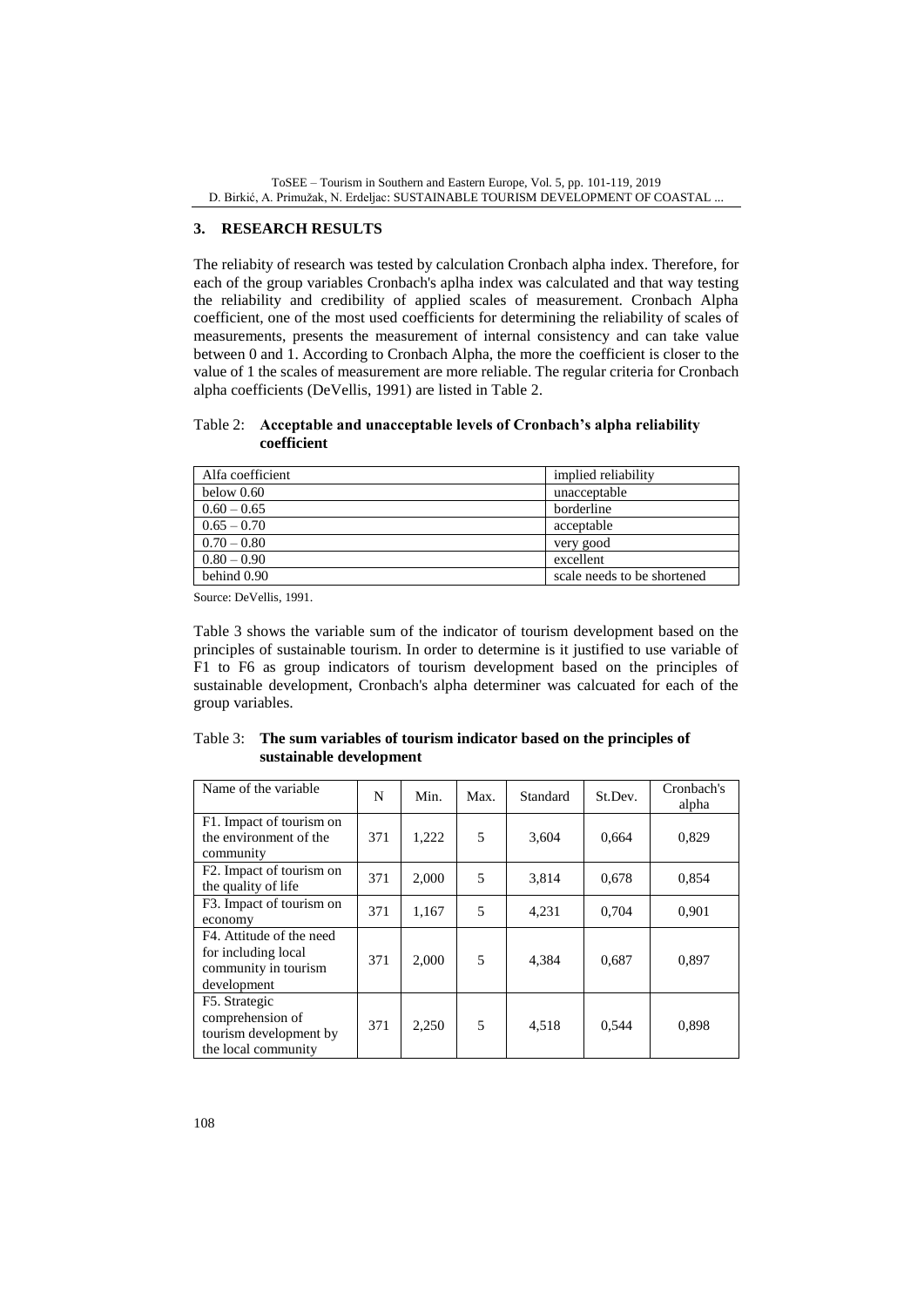ToSEE – Tourism in Southern and Eastern Europe, Vol. 5, pp. 101-119, 2019 D. Birkić, A. Primužak, N. Erdeljac: SUSTAINABLE TOURISM DEVELOPMENT OF COASTAL ...

| Name of the variable                                                              | N   | Min.  | Max. | Standard | St.Dev. | Cronbach's<br>alpha |
|-----------------------------------------------------------------------------------|-----|-------|------|----------|---------|---------------------|
| F <sub>6</sub> . The impact of tourism<br>on local employment and<br>local budget | 371 | 2.167 |      | 3,909    | 0,600   | 0.729               |

Source: Survey by local residents, June 2016.

The results of the analysis of the reliability of the measuring scale, as is shown in table 3, show that the scale of measurement used for the construction of variables of indicators for tourism development based on the principles of sustainable development from F1 to F6 posess satisfactory level of reliability, which is determined through the value of Cronbach's alpha indicator higher that 0,7 for each of the group variables.

In the following pages, the results of our research, which will explain in more detail the attitude of local residents with regard to the current tourism development of the places in which residents' life, will be presented.

Table 4 gives a review of the estimate of the status according to subjects, local residents on the impact of tourism on the environment of the community in the researched coastal destinations. Subjects were asked to scale, from 1-5, their estimations of the impact tourism has on the environment of the community in which they live (1-I do not agree at all; 5- I strongly agree).

| Code     | F1. Impact of tourism on the<br>environment of the community                                                                                 | N   | Min.         | Max.           | Standard | St.Dev. |
|----------|----------------------------------------------------------------------------------------------------------------------------------------------|-----|--------------|----------------|----------|---------|
| $F1_1$ . | The environment of the community<br>in my area is protected now and for<br>the future                                                        | 371 | 1            | 5              | 3.09     | 1,10    |
| F1 2.    | The natural diversity in my area is<br>cherished and protected                                                                               | 371 | $\mathbf{1}$ | $\overline{5}$ | 3,26     | 1,05    |
| $F1_3$ . | The tourism industry of my area<br>needs to enhance the efforts for the<br>preservation of the environment                                   | 371 | 1            | 5              | 4,07     | 0.90    |
| $F1_4$ . | Tourism industry in my area protects<br>the environment of the community                                                                     | 371 | 1            | 5              | 3,26     | 1,04    |
| F1 5.    | Tourism in my area is developed in<br>accordance with the natural and<br>cultural surroundings                                               | 371 | 1            | 5              | 3,28     | 1,13    |
| $F1_7$ . | Tourism development of my area<br>encourages positive ethics on<br>environment protection among all<br>interested parties in my area         | 371 | 1            | 5              | 3,30     | 1,12    |
| F1 8.    | Regulations regarding the standards<br>of the environment are necessary in<br>order to lessen the negative effects of<br>tourism development | 371 | 1            | 5              | 4,08     | 0,85    |

Table 4: **Estimation of the subjects' attitude on the impact of tourism for the community environment**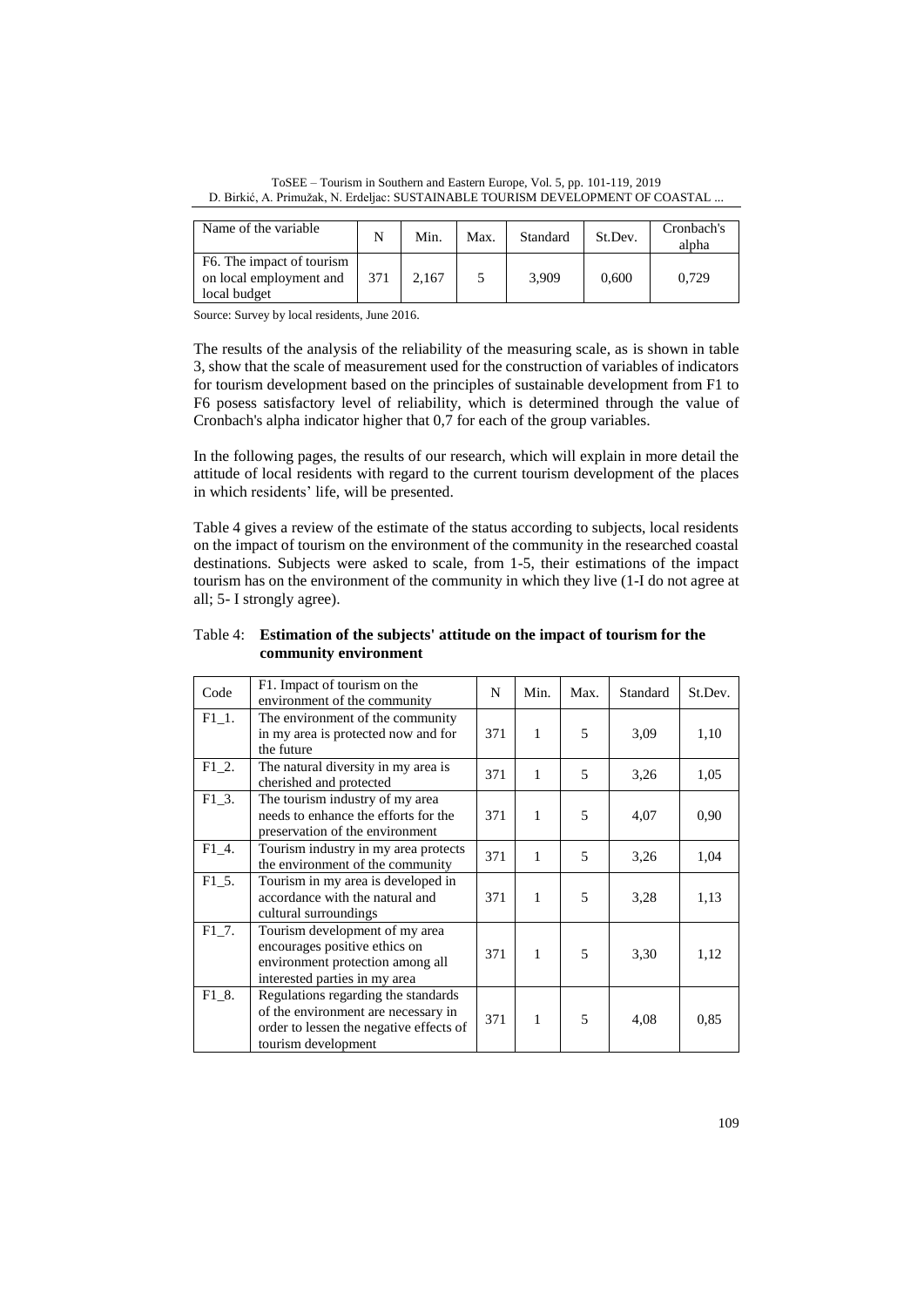| Code     | F1. Impact of tourism on the<br>environment of the community                                                                    | N   | Min. | Max. | Standard | St.Dev. |
|----------|---------------------------------------------------------------------------------------------------------------------------------|-----|------|------|----------|---------|
| F1 9.    | I believe that the tourist industry can<br>become better and protect the<br>environment of my area for future<br>generations.   | 371 |      | 9    | 3,94     | 1,01    |
| $F1_10.$ | Ecological preservation of my area is<br>the most important element of<br>tourism desirability of the<br>community for visitors | 371 |      |      | 4,15     | 0.97    |

ToSEE – Tourism in Southern and Eastern Europe, Vol. 5, pp. 101-119, 2019 D. Birkić, A. Primužak, N. Erdeljac: SUSTAINABLE TOURISM DEVELOPMENT OF COASTAL ...

Note: (1- I do not agree at all, 5- I strongly agree) Source: Local resident questionnaire, June,2016.

According to the results presented, table 4, it is possible to notice a high level of correspondence of local residents with claims that relate to possibilities of improvement of the state of the environment of the community. Based on the given assessment to claims F1-10. The environment of the community in my area is protected for now and the future 3.09, F1\_2 The natural diversity in my area is cherished and protected 3.26, F1\_4 Tourism industry in my area protects the environment of the community 3.26., Tourism in my area is developed in accordance with the natural and cultural surroundings 3.28 and which relate to protection and preservation of researched tourism destinations. From the aspect of local residents, we can conclude that not a single local selfgovernment or tourist industry does not give full attention and significance to these segments and that is reflected on the attitude of local residents which is, according to shown grades in table 4, unsatisfactory.

Local residents consider that in their destinations natural diversity is not valued and protected, not for current nor for future generations, and if it is, it is done in limited scope and the environment is not protected enough nor now nor for future generations. Therefore, from the set out grades of subjects, we can conclude that local residents are not full satisfied with the state of the environment in the community and consider that competent institutions and tourist industries do not invest a lot of effort in the preservation of natural resources and original environment.

The information that until 2000, 15% of Croatian Adriatic coast was urbanized and built is also indicative and urbanistic plans which are in force now have enabled further urbanization for 27% of the coastal line (Hrabak, 2014). According to data from DCZ (2015) in researched coastal tourism destinations in 2011, 106 829 housing units have been documented, aprox. 32% more than 2001. From that, in 2011, 27 145 housing units for rest and recreation, for renting to tourists respectively, have been documented and that represents a share of 25%, respectively, the increase of the number of apartments for resting and recreation in 2011, compared to 2001, for even 60,4%. Among others, the so-called ''apartmenization'' apropos sealing is surely in one way a hazard to permanent land degradation. In the light of all foregoing, we can conclude that *tourism in researched coastal destinations is not being developed in accordance with the natural and sociocultural surroundings.* Data showed in this paper might point to irresponsible behavior of local residents, which can be seen in excessive and uncontrollable building of tourism accommodation capacities in terms of cottages, houses and holiday houses.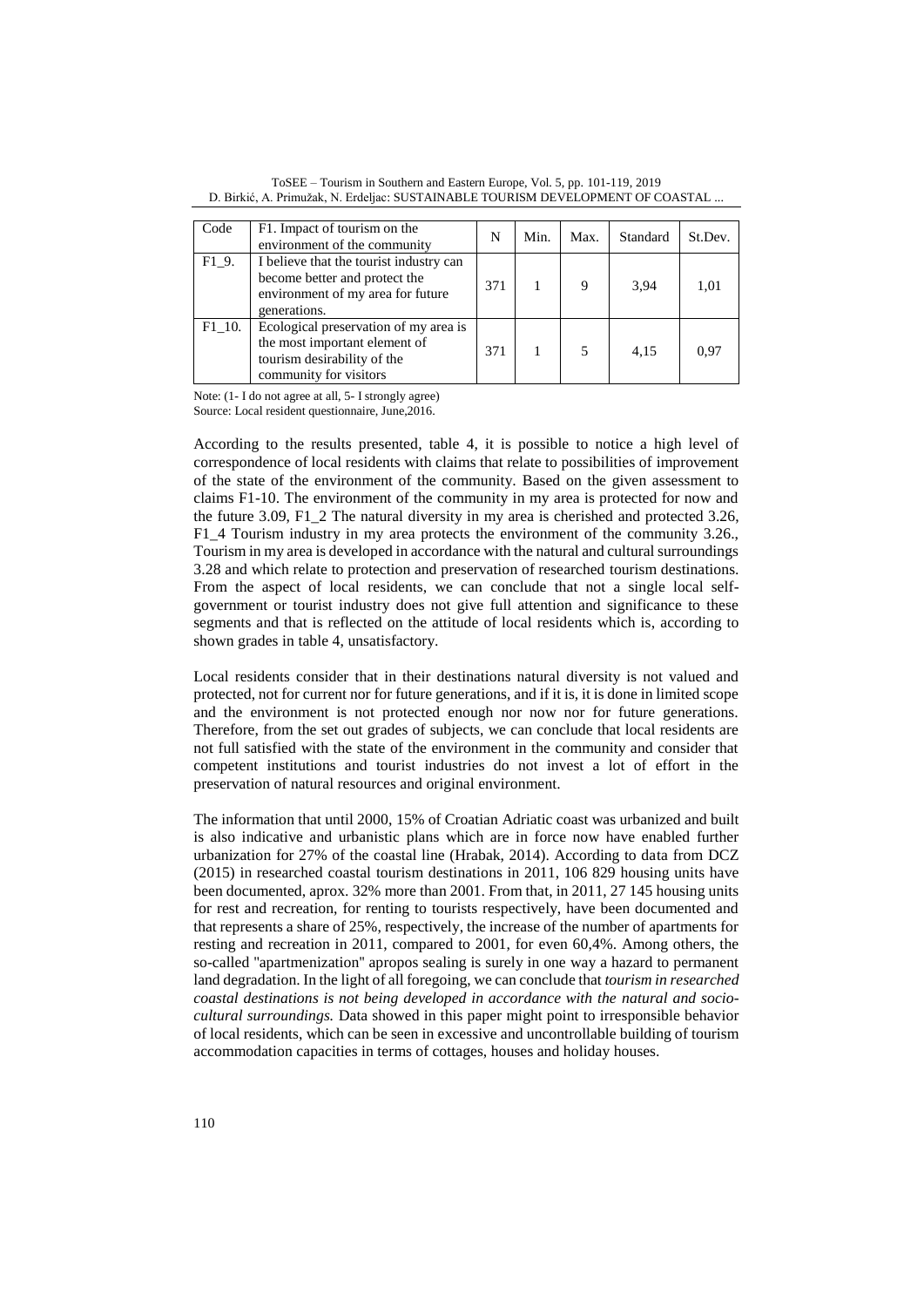The quality of life in researched coastal destinations was researched through estimation of capabilities of local community to accept new inputs, in this case tourists for shorter or longer periods that, despite that, keep functioning without social disharmony which those inputs can bring. Their attitudes subjects were graded with grades 1 to 5 (1-I do not agree at all; 5- I strongly agree).

| Code              | F2. The impact of tourism on the quality<br>of life                                                    | N   | Min          | Max | Standard | St.Dev. |
|-------------------|--------------------------------------------------------------------------------------------------------|-----|--------------|-----|----------|---------|
| F <sub>2</sub> 1. | Tourists and their visits do not disrupt<br>the quality of my life in my area                          | 371 | $\mathbf{1}$ | 5   | 3,73     | 1,15    |
| F <sub>2</sub> 2. | The quality of life in my area has not<br>deteriorated because of tourism                              | 371 | 1            | 5   | 3,94     | 1,03    |
| $F2_3$ .          | I am rarely upset because of tourism<br>movement in my area                                            | 371 | $\mathbf{1}$ | 5   | 3,85     | 1,01    |
| F <sub>2</sub> 4. | Recreational resources of the community<br>are not used excessively by tourists                        | 371 | $\mathbf{1}$ | 5   | 3,59     | 0.94    |
| F <sub>2</sub> 5. | My tourism area is not<br>crowded/smothered because of tourism<br>development                          | 371 | $\mathbf{1}$ | 5   | 3.55     | 1,10    |
| F <sub>2</sub> 6. | I feel content/welcomed in local tourist<br>attractions                                                | 371 | $\mathbf{1}$ | 5   | 3.68     | 1,00    |
| F <sub>2</sub> 7. | Tourism in my area is not growing too<br>fast                                                          | 371 | $\mathbf{1}$ | 5   | 3,77     | 0.98    |
| F <sub>2</sub> 8  | I believe that the quality of the<br>environment in my area has not<br>deteriorated because of tourism | 371 | $\mathbf{1}$ | 5   | 3,77     | 1,00    |

Table 5: **Subject estimates on the impact of tourism on the quality of life**

Note: (1- I don't agree at all, 5- I strongly agree) Source: Local residents questionnaire, June 2015

With regard to the results of research, as shown in table 5, we can conclude that the quality of life of local residents is somewhat endangered and that local populations feels it in their daily life. In support of that claim, low grades submitted to further claims F2- 5. *My tourism area is not crowded/smothered because of tourism development 3,55;*  F2\_4 *Recreational resources of the community are not used excessively by tourists 3,59;*  F2\_6 *I feel content/welcomed in local tourism contents 3,68.* But with regard to the benefits that tourism brings with itself a level of tolerance with local residents with the question of violation of the quality of life in the community does exist. We can find the reason for it in the fact that the basic characteristic of tourism in coastal tourist destination, seasonality and mass, means this state lasts for only short periods of time during the year, only 3-4 months.

When we talk about economic interests of local residents, then we first consider the employment of residential (local) residents, respectively income generating within the framework of a variety of activities that make the system of tourism, which are the source of material base in this area. Tourist industry today in the world, directly or indirectly, employs around 200 million people who, under certain estimates, participate with 6 to 7% in full employment (Conrady and Buck, 2011). According to estimates, that number will rise to 280 million by 2018 (Slack, Chambers and Johnston, 2010; Williams, 2009;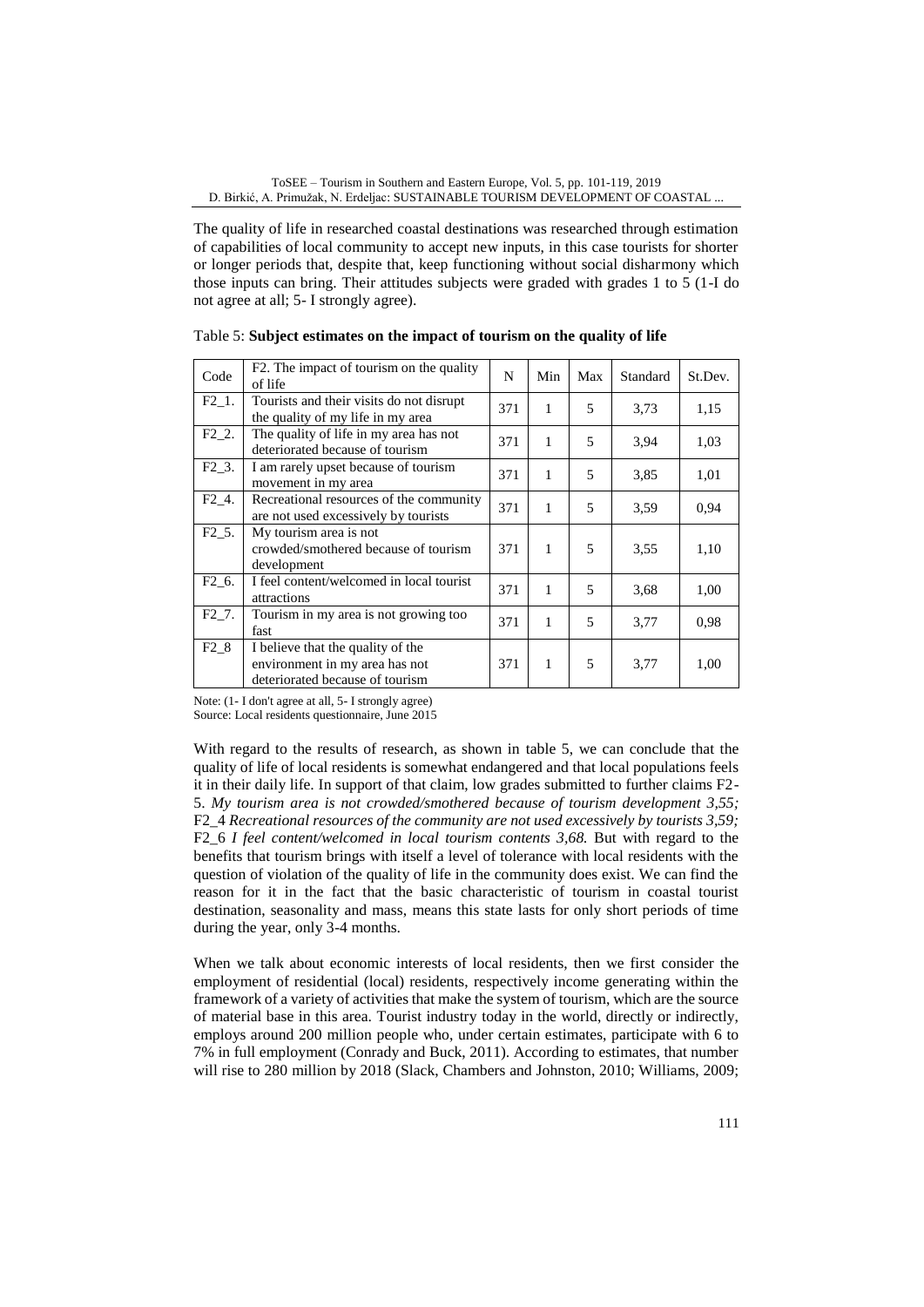Timotthy and Tey, 2009). Thereby, the biggest number of employed in activities connected to tourism is in hotel management, hospitality and mediation activities in traveling. The understanding of perception of local residents on the impact of tourism on economic and social growth and development of the community, is important for their further direction of the development of tourism industry. Perception of local residents and their attitudes on the impacts of tourism development should constantly be reevaluated in order for the tourism industry to be directed towards socially accepted area of development. In this accordance, along the line of this paper, table 6 shows the results of research that deals with the estimation of the impact of tourism on economic growth and development of local community by local residents. The subjects were asked, using the grades 1 to 5, to evaluate the impact of tourism on economic growth and development of local community (1-I do not agree at all; 5- I strongly agree).

Table 6: **Descriptive statistics of the evaluation of the subjects on the impact of tourism on the economy**

| Code     | F3. The impact of tourism on the<br>economy                                              | N   | Min | Max | Standard | St.Dev. |
|----------|------------------------------------------------------------------------------------------|-----|-----|-----|----------|---------|
| F3 1.    | I believe that tourism is the source of<br>high income in my area                        | 371 | 1   | 5   | 4,18     | 0,92    |
| $F3_2$ . | Tourism creates important tax incomes<br>to the local self-government                    | 371 | 1   | 5   | 4,24     | 0,83    |
| F3 3.    | I believe that tourism is good for the<br>economic development of my area                | 371 | 1   | 5   | 4,40     | 0,70    |
| $F3_4$ . | I believe that tourism creates new<br>markets for our local products                     | 371 | 1   | 5   | 4,27     | 0.88    |
| F3 5.    | Tourism encourages the diverse<br>development of the local economy                       | 371 | 1   | 5   | 4,25     | 0,82    |
| $F3_6$ . | Tourism encourages the growth and<br>development of other industries in the<br>community | 371 | 1   | 5   | 4,05     | 0.98    |

Note: (1-I do not agree at all; 5- I strongly agree) Source: Local residents questionnaire, June 2016.

Subjects graded the impact of tourism on the economic growth and development of researched coastal destinations with estimations that had a mean average value of 4.23. The analysis has shown that the majority of subjects agree with the claim *I believe that tourism is good for economic development of my area.* Residents *mostly believe that tourism is good for economic growth and development of the coastal destinations* and that claim recieved the highest average grade of 4,40. Regarding the development of tourism on economic growth and development of coastal destinations, here positive perceptions of local residents are clearly visible. In accordance with that, they are aware that *tourism means creating new markets for local products* (average grade 4,27), as well as that *tourism encourages diverse economic development* (average grade 4,25) and that *tourism creates valuable tax benefits to local authority (average grade 4,24). The lowest* grade was given to the claim *Tourism encourages the growth and development of other industry in the community* (4,05) which can be a source of concern because instead of promoting ''invisible export'' tourism promotes ''invisible import''. The impact of tourism on local economy differs from destination to destination and deals with the sum of initial tourism expenditure created in economic activities that directly absorb tourism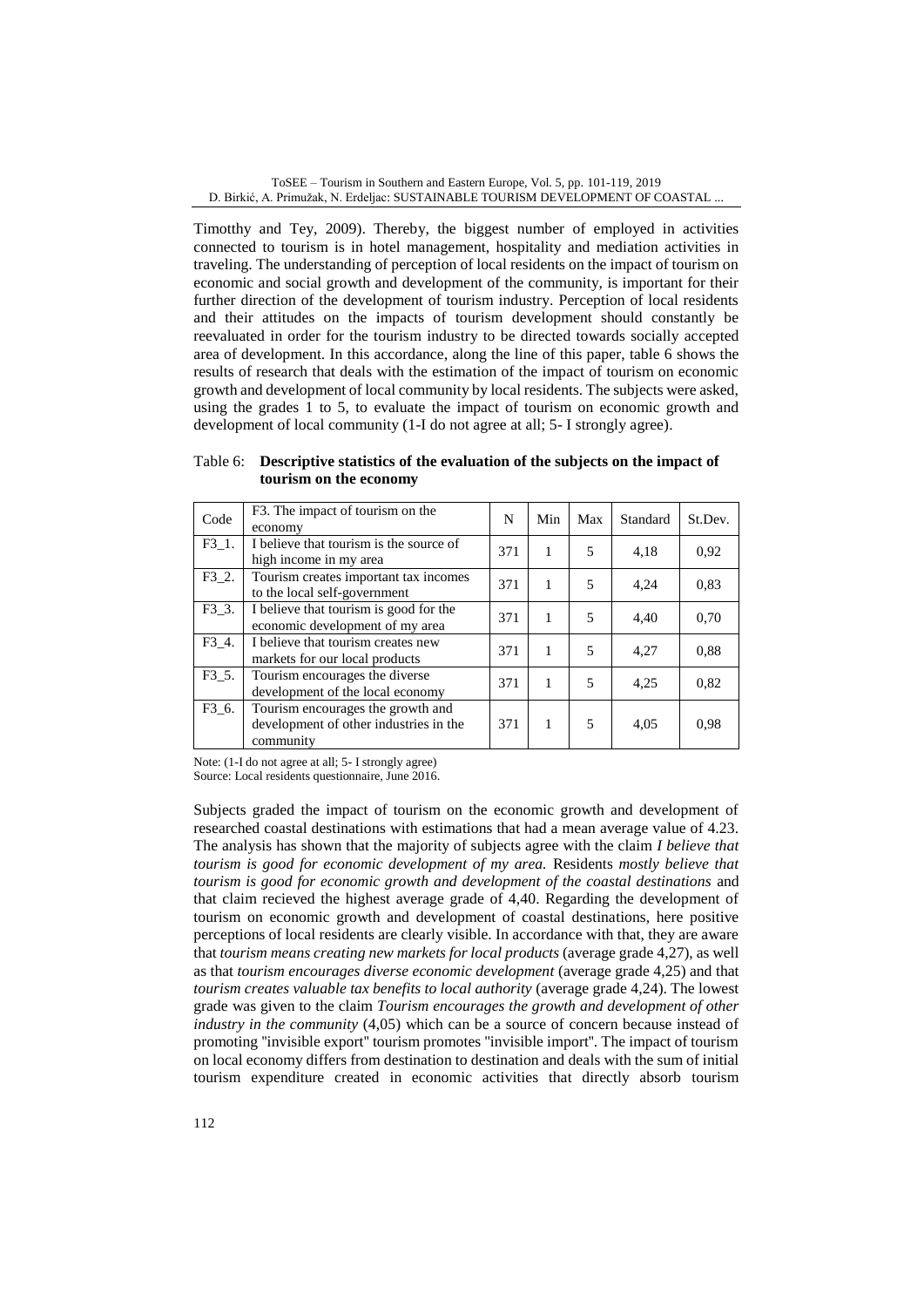expenditure. The benefits that come out of the development of tourism necessarily need to be directed mainly towards satisfying the interests of local residents and afterwards on the satisfaction of the interests of other members within the coastal destination. One of the main challenges of 21st century tourism is the question of sustainability of workplace in tourism. National authorities are facing great expectations to ease high levels of unemployment in underdeveloped and countries in development. The problem gets even more complicated when dealing with smaller coastal tourist destinations that do not have developed economy. The majority of workplaces in tourism do not generate an average high income but presents one of the more qualitative ways of employment, if not the only one. Since tourism is workwise an intensive activity, national, regional and local authorities often support tourism development and employment in tourism. The seasonal character of tourism demands significantly impacts the level of employment and workplace stability but that, at the same time, presents an obstacle to the efforts of increasing employment in tourism. Tourism demand thus creates more seasonal than full employment. This shape of employment has far fetched consequences, especially in economically underdeveloped areas and developing countries that are too dependent on tourism. The following table 7, gives an overview of the state by subjects, local residents, on the impact of tourism on local employment and local budget in researched coastal destinations (1- I don't agree at all; 5- I fully agree).

| Code               | F6. The impact of tourism on local<br>employment and local budget                                                   | N   | Min | Max | Average | St.Dev. |
|--------------------|---------------------------------------------------------------------------------------------------------------------|-----|-----|-----|---------|---------|
| F6 1.              | Tourism industry needs to use at least<br>one half of assets and services from the<br>local community               | 371 | 1   | 5   | 4,22    | 0,82    |
| $F6_2$ .           | Tourism industry uses one half of assets<br>and services from the local community                                   | 371 | 1   | 5   | 3,41    | 1,01    |
| F6 3.              | Tourism industry needs to hire at least<br>half of its employees from the local<br>community                        | 371 | 1   | 5   | 4,32    | 0,84    |
| F6_4.              | Tourism industry hires half of its<br>employees from the local community                                            | 371 | 1   | 5   | 3.33    | 1,08    |
| F <sub>6</sub> _5. | Tourism industry needs to contribute to<br>local budget for improving the quality of<br>life of the local community | 371 | 1   | 5   | 4,52    | 0.62    |
| F6_6.              | Tourism industry contributes to the local<br>budget for improving the quality of life<br>in my area                 | 371 | 1   | 5   | 3,66    | 1,07    |

Table 7: **Subject estimations on the impact of tourism on local employment and local budget**

Note: (1-I do not agree at all, 5- I fully agree)

Source: Local residents questionnaire, June 2016.

In this research local residents consider that *tourism industry must contribute to the local budget for improving the quality of life of the local community* (4,52), apropos even 57% of subjects concur with this claim. Also 50% of subjects concur completely with the claim that *Tourism industry should hire at least half of its employees from the local community* giving it an average grade of 4,32. Subjects also consider that *Tourism industry needs to use at least half of goods and services from the local community* so that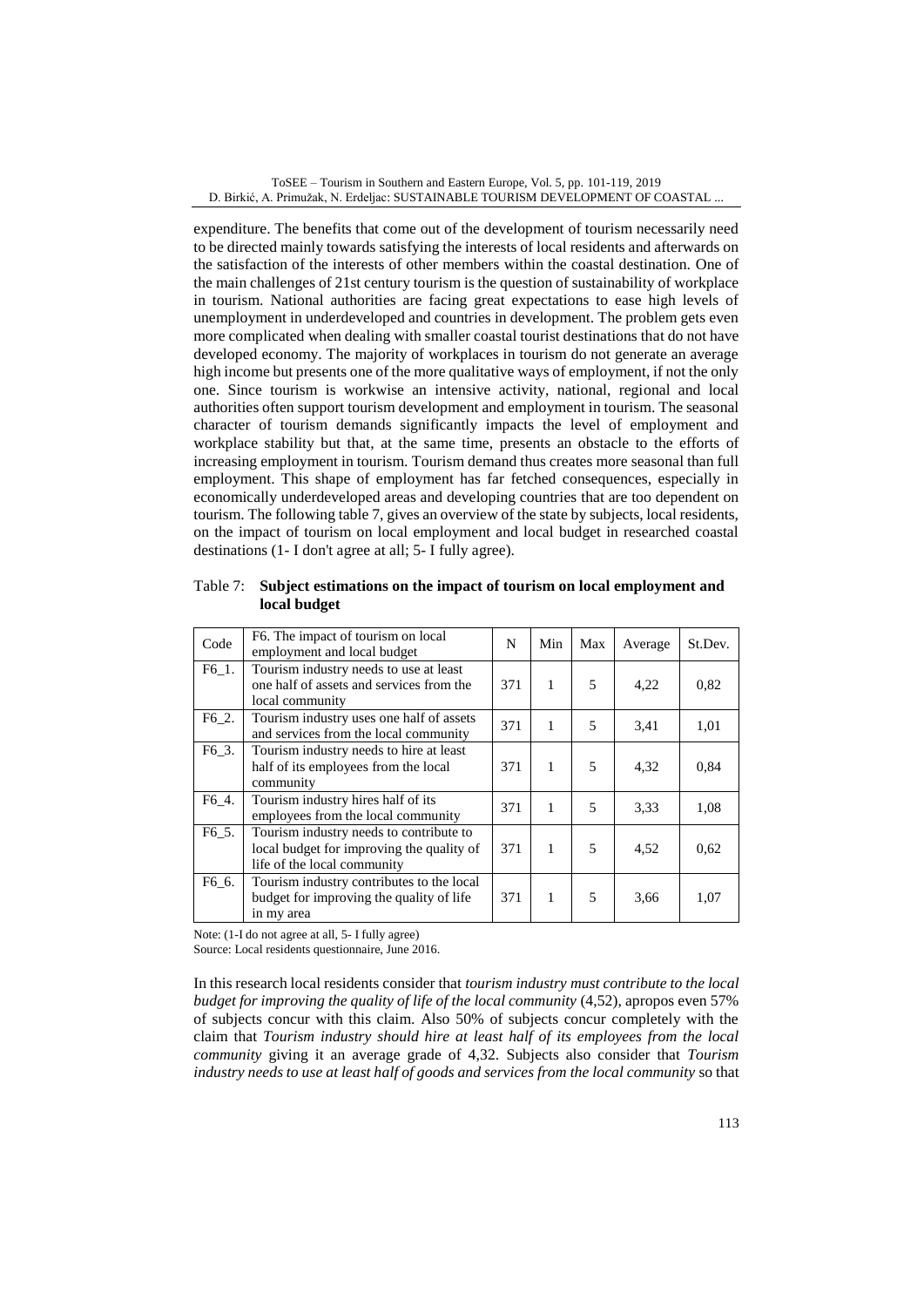42% of subjects completely agree with that claim and had it evaluated with the average grade 4,22. Local residents of researched destination also consider that tourism industry does not hire its employees from local areas giving the claim *Tourism industry hires half of its employees from the local community* by giving it the lowest average grade 3,33. The reason could be that researched coastal destinations, based on their demographic, do not have sufficient young workforce (evidence of decrease and ageing population), with young people leaving for better paid jobs in the sectors that operate the whole year round. Such low grades were given to the claim *Tourism industry uses at least one half of the goods and services from the source of the local community,* and an average grade of 3,41 is particularly worrying. Tourism needs to serve, among others, economic growth and development by encouraging domestic economy and economic growth. An average grade above, but still not sufficient enough, was given to the claim *Tourism industry contributes to the local budget for the bettering of the quality of life in my area* 3,66. We can safely conclude that subjects have clearly defined expectations from the tourism industry but are also aware that such expectations in researched coastal destinations are not achieved. Here it is important to note that the economic benefits from tourism need to be equally distributed in society**.** Local community bears the biggest burden of tourism development with the economy suffering the negative consequences of tourism development which means that the benefits that come out of tourism development need necessarily be aimed towards the satisfaction of the interests of the resident (local) population of the coastal tourism destination. As shown before, the active participation of the community is one of the most prioritized requests of sustainable tourism of the community and that is achieved by developing quality channels of communication that are opened between the local self-governing bodies and the local community. In developing long-term strategic plans of developing the coastal destination or strategic plans of tourism destination we find the term ''participation of local residents'' in their creating, but, however, a question is asked at which level and which force of impact do local residents really participate in creating strategic plans of tourism destination development in which they live.

In order to check the local residents' attitude regarding the need of local community engagement in tourism development subjects, local residents, were asked to rate the level of agreement, with the claims shown in table 8, with grades 1 to 5 (1- I do not agree at all; 5- I agree fully.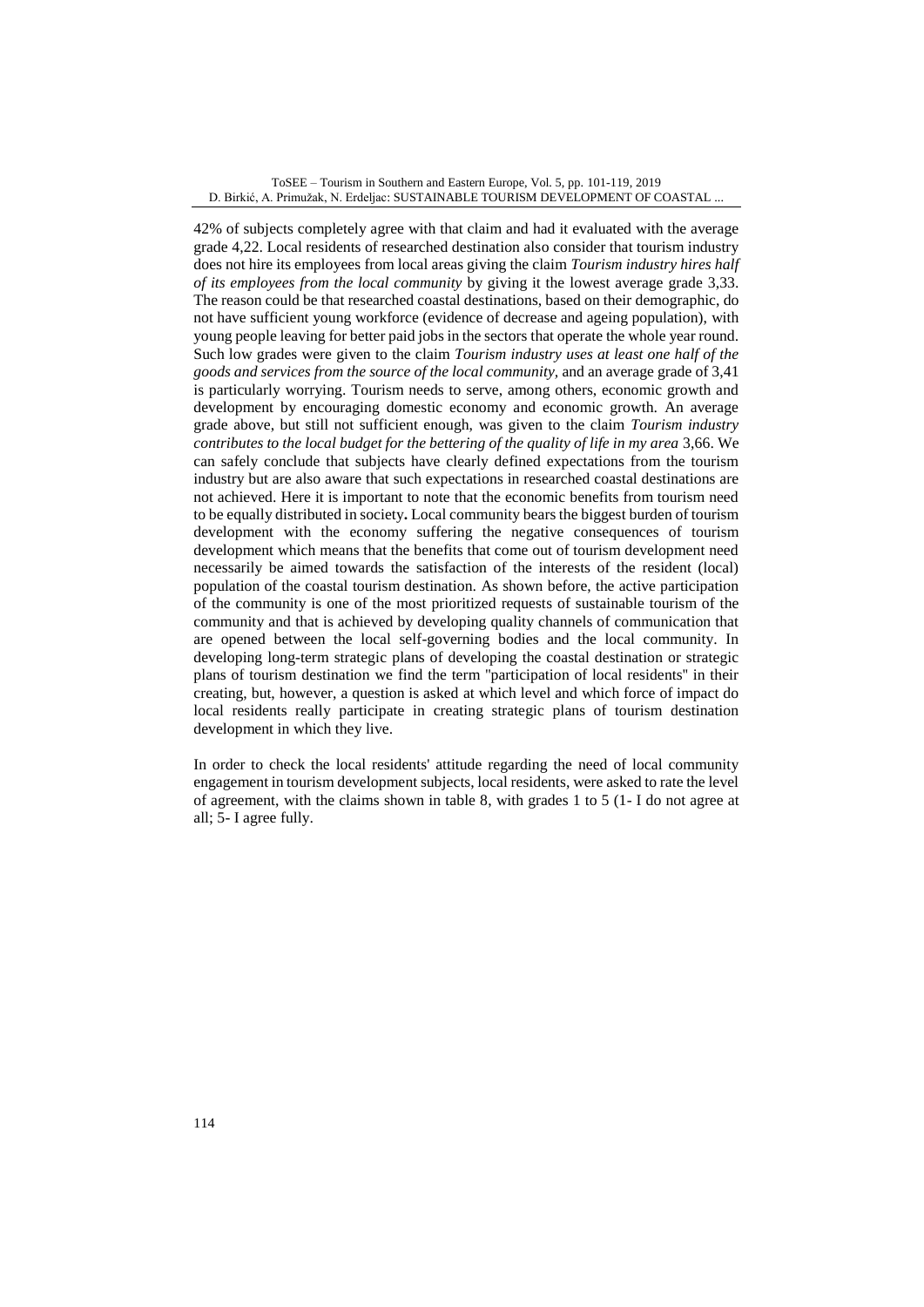| Table 8: Subject estimates on the local community need for engagement in |
|--------------------------------------------------------------------------|
| tourism development                                                      |

| Code  | F-4. The attitudes towards the need<br>for engagement of the local<br>community in tourism development                                                                                                         | N   | Min | Max            | Standard | St.Dev. |
|-------|----------------------------------------------------------------------------------------------------------------------------------------------------------------------------------------------------------------|-----|-----|----------------|----------|---------|
| F4 1. | All members of interest groups should<br>be engaged in the decision-making<br>process regarding tourism in my area                                                                                             | 371 | 1   | 5              | 4,40     | 0,74    |
| F4 2. | Active participation of all interest<br>groups of the community in the<br>decision-making process regarding<br>tourism development is a prerequisite<br>for successful tourism development of<br>the community | 371 | 1   | $\overline{5}$ | 4,40     | 0,74    |
| F4 3. | Tourism industry must accept diverse<br>attitudes of all members of the<br>community's interest groups in<br>tourism development                                                                               | 371 |     | $\overline{5}$ | 4.35     | 0,78    |

Note: (1- I do not agree at all, 5- I agree fully)

Source: Local residents' questionnaire, June 2016.

According to the results shown in Table 8, subjects mostly have positive attitudes regarding the need for inclusion of the local community in tourism development and that has been confirmed with a high average grade 4,38. The claim *All members of interest groups should be engaged in the decision-making process regarding tourism in my area* was given an average grade 4,40 and 52% of subjects fully agree with this claim. The claim *Active participation of all interest groups of the community in the decision-making process regarding tourism development is a prerequisite for successful tourism development of the community* was also given an average grade 4,40 while 53% of subjects fully agree with this claim. A lower grade was given to the claim *Tourism industry must accept diverse attitudes by members of interest groups in the community regarding tourism development*, an average grade 4,35 where 50% of participations said they fully agree with this claim.

According to the results of this research we can conclude that the attitude of local residents is that all members of interest groups of the local community must participate in the decision-making process of tourism development in their community and that such an approach is a prerequisite for successful tourism development of the community. Respectively, the tourism industry should, in its development, take into account the attitude of interest groups within the community, especially local residents. In order to avoid viewing strategic tourism plans as nothing more than the results of work of multinational consultants, which use various methods to enhance their reputation on the interest of attractive tourism regions and destinations. It is crucial to include members of all interest groups within the local community while creating them. The question that necessarily arises is how influential the extent of local community participation really is? Certain scientific circle claim that the local community participates in the development of strategic planning (e.g. Inskeep 1991; Dredgei Moore 1992; Dowling, 1993; Long i Nuckolls 1994) but the levels of participation may be really low. Participation here is limited to the possibility of commenting on the appropriateness of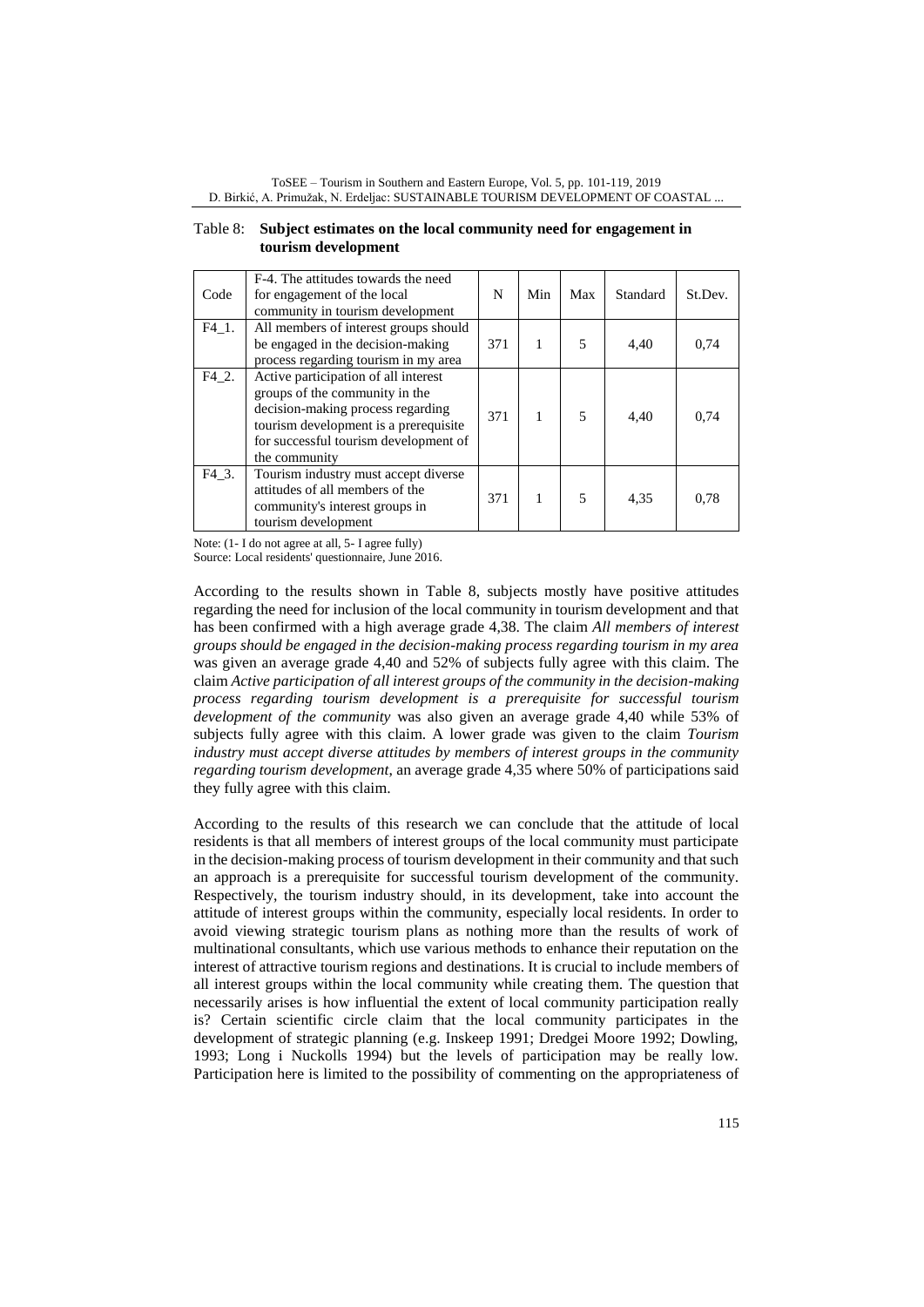solutions chosen from by institutional planners, from where it is possible to say that *consulting the local community* definitely exists but *local community participation* is a much rarer occurrence. According to numerous authors, long-term strategic vision of the tourist destination should be developed by fulfilling the main prerequisite for sustainable tourism growth of the destination (Simpson, 2001). In order to estimate the strategic grasp of the development of tourism by the local community, table 9, subjects, local residents, were asked to grade the claims that deal with estimations regarding the strategic grasp of tourism development by using grades from 1 to 5 (1- I don't agree at all, 5- I agree fully).

| Code  | F5. Strategic grasp of tourism<br>development by the local community                                                                       | N   | Min | Max | Standard | St.Dev. |
|-------|--------------------------------------------------------------------------------------------------------------------------------------------|-----|-----|-----|----------|---------|
| F5 1. | Tourism industry needs to plan long-<br>term in collaboration with the local<br>community                                                  | 371 | 1   | 5   | 4,48     | 0.64    |
| F5 2. | Successful administration of tourism<br>requests strategic planning with the<br>wider local community                                      | 371 | 1   | 5   | 4,48     | 0.62    |
| F5 3. | Local community should have a long-<br>term attitude with regard to tourism<br>development planning                                        | 371 |     | 5   | 4,53     | 0.62    |
| F5 4. | Tourism industry, in collaboration with<br>the local community, should ensure the<br>quality of tourism experiences for future<br>visitors | 371 |     | 5   | 4,58     | 0.61    |

Table 9: **Descriptive statistic of subject estimation regarding the strategic grasp of tourism development by the local community**

Note: (1- I do not agree at all, 5- I fully agree)

Source: Local residents' questionnaire, June, 2016

Table 9 shows the estimates of subjects regarding the strategic planning of tourism development by the local community. Subjects graded the *Strategic grasp of tourism development by the local community* with an average grade 4,51. The claim *Local community should have a long-term attitude with regard to tourism development of the area* was given an average grade 4,53. Strategic planning of the development of tourism by the local community in the context of coastal tourism destination means that the attitude of numerous organizations and individuals, industry and local community representatives, needs to be drawn closer by mechanisms that allow subjects to participate in the creation of strategic destination plans. The claim *Successful tourism administration requires strategic planning with a wider local community* was graded with an average grade 4,48. According to that grade we can conclude that local residents clearly identify that without local cooperation and consensus of numerous members there can be no successfully developed concept of sustainable tourism development of researched coastal destinations. The establishment of the planning process between local members and the tourism industry will probably result in conflicts, and not compliance, and can be conducted in an environment in which the local administration has an inappropriate impact and strength. Regardless of that, subjects consider that *Tourism industry needs to plan long.-term in collaboration with the local community, and that* claim was graded with a high average grade 4,48. However, one needs to have in mind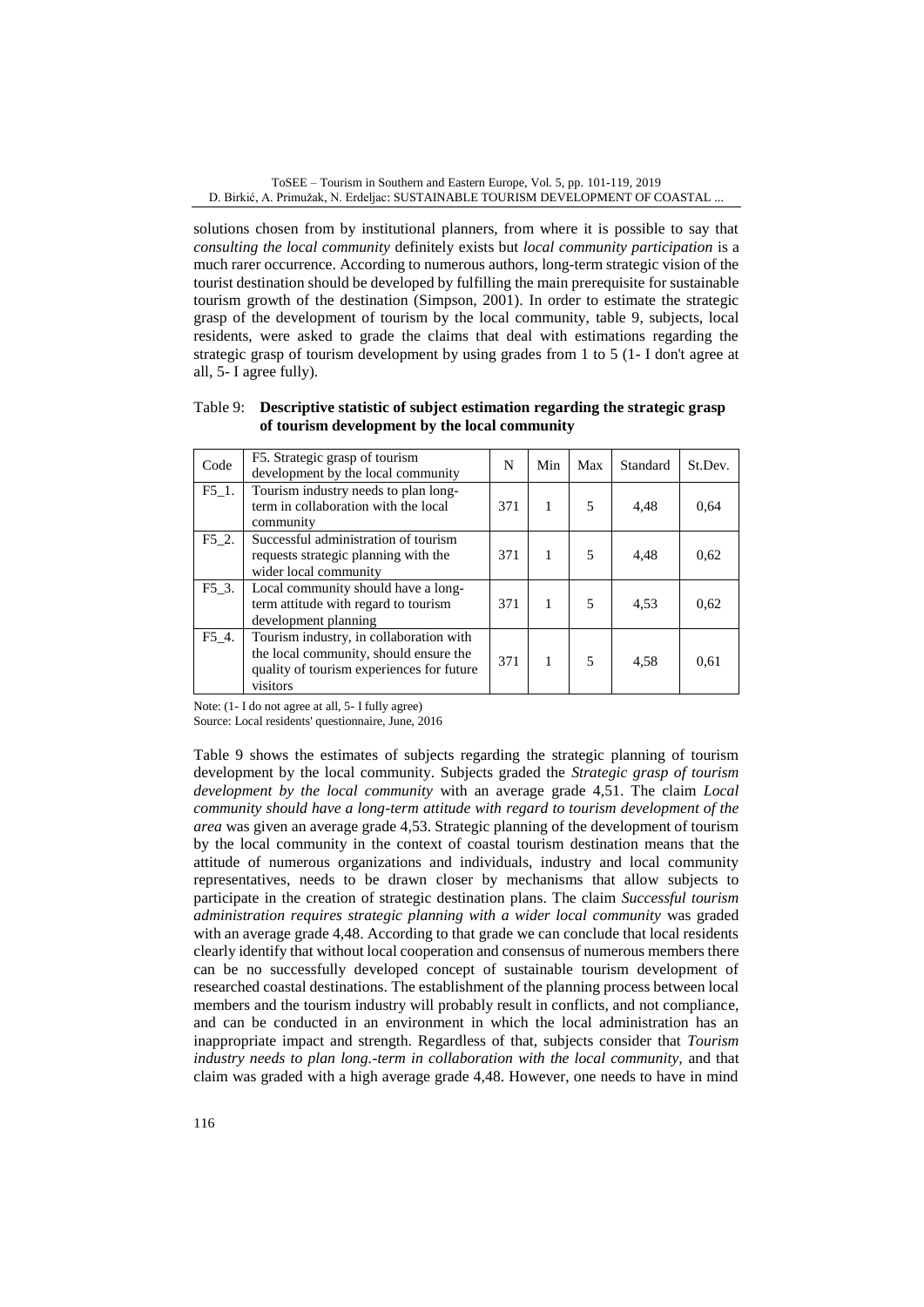that the tourism industry is fragmented and divided, as well as that within local community there are numerous interest groups with different development aims. The strategic planning as envisioned by the local community entails the inclusion of a whole range of participants that represent different attitudes and possible solutions and eases the fulfilment of the social consensus regarding guidelines for the future. It is necessary that the local community participates in and is encouraged to participate in the decisionmaking processes that will affect their lives.

## **CONCLUSION**

The findings of this research show local residents' attitudes regarding the fulfilled level of tourism development and sustainable tourism development**.** Benefits which arise from the growth and tourism development need to be directed first to fulfil the interests of the local community and local residents and then satisfaction of interests of other members of the tourism industry. The main benefits that tourism brings to the local community are economic benefits such as income increases, additional livelihood, employment, additional capital investments in the community and the rise of public revenues. This research has shown that local residents have clearly stated aims and expectations from the tourism industry but are also aware that such expectations are not fulfilled or are fulfilled on a lesser scale that expected. Local residents' attitude needs to be taken into account during the decision-making process for future tourism development and local residents need to state their interest (employment, insuring a higher standard of living, the possibility of entrepreneurial activities, market for new products, the improvement of infrastructure and so on). Organs of local-self-government are those that need to follow and identify the needs and expectations of local residents, local community and direct their activities to fulfilling them. Also, it is necessary that the local selfgovernment avoids formal legal inclusion of the local community in the process of strategic planning, which should stay on the level of commenting without real intention of respecting the stated attitudes regarding the question of sustainable tourism development. The initiative for the development of tourism based on the principles of sustainable tourism should come from the local community, local residents, who need to grasp that, in tourism, economic benefits are brought on by ecological responsibilities, apropos, not depleting the natural environment as the primary tourism resource and preserving natural and build attractions. The key task of those responsible for the growth development, the development agencies, is to improve the channels of communication and coordination between the holder of development, the planners and the local community. The qualification of the local community for participation in the development plans through various education, with the aim of taking over responsibilities regarding sustainable tourism development of the destination.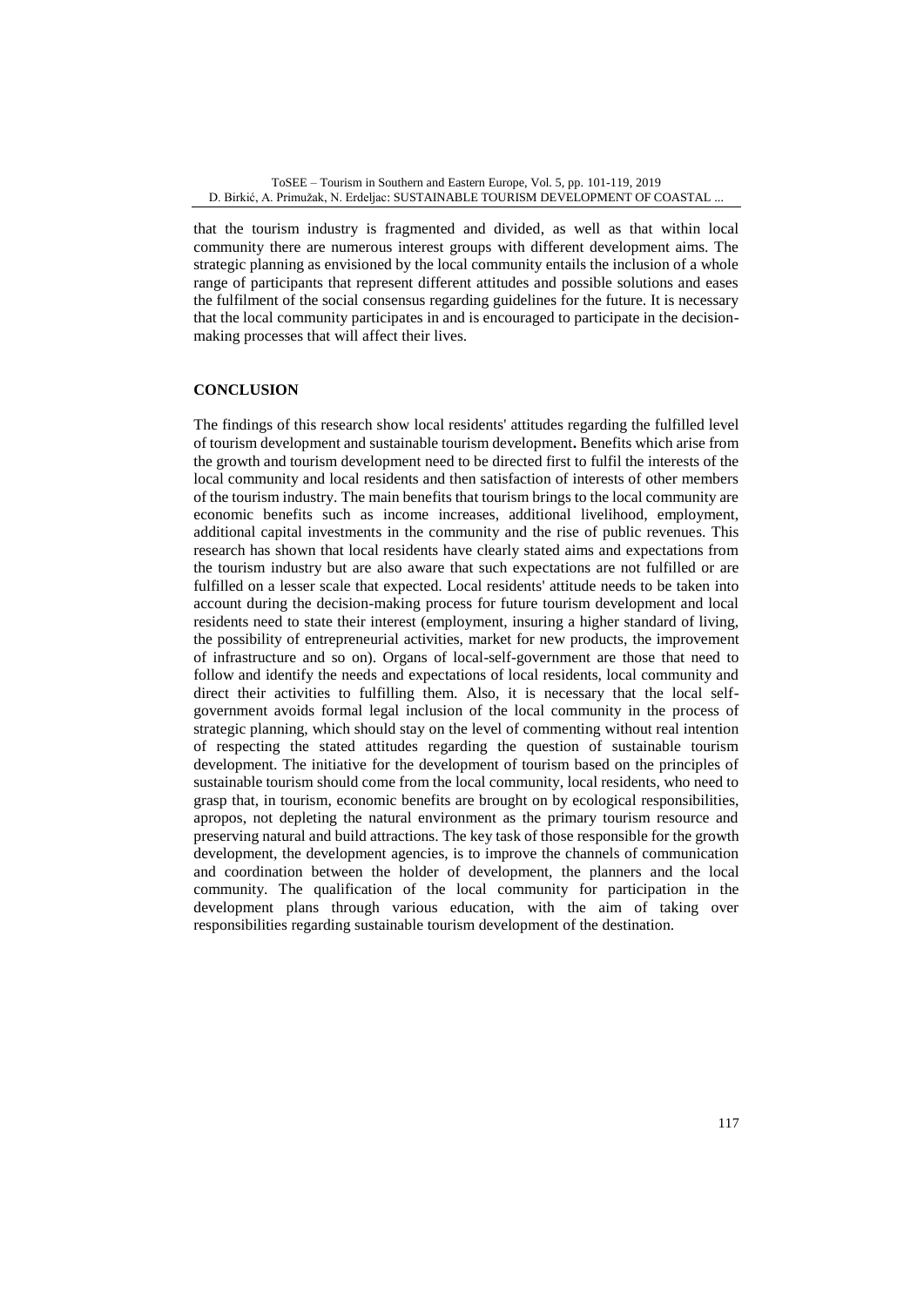#### **REFERENCES**

- Altinay, L. and Bowen, D. (2006), "Politicals and tourism interface: the case of Cyprus", *Annals of Tourism Research*, Vol. 33, No. 4, pp. 939-956. doi: 10.1016/j.annals.2006.03.020
- Birkić, D., Čubelić Pilija, I. and Kljajić Šebrek, J.(2014), "The role of local goverment in planning of sustainable tourism of coastal destination", 22nd Biennial International Congress, Tourism & *Hospitality Industry 2014, Trends in Tourism and Hospitality Managament*, Scientific paper ISSN 1848-4581, Opatija, 08.-09. May 2014.g.
- Bramwell, B. (2011), "Governance, the state and sustainable tourism: a political economy approach", *Journal of Sustainable Tourism*, Vol. 19, No.4-5, pp. 459-477.
- Burns, P. (2008), "Tourism, political discourse and postcolonialism", *Tourism and Hospitality: Planing & Development*, Vol. 6, No. 1, pp. 61-73.
- Choi, H.C. and Murray, I. (2010), "Resident attitudes toward sustainable community tourism", *Journal of Sustainable Tourism*, Vol. 18, No. 4,pp. 575-594. https://doi.org/10.1080/09669580903524852
- Choi, H.C., and Sirakaya, E. (2005), "Measuring Residents'Attitude toward Sustainable Tourism: Development of Sustainable Tourism Attitude Scale", *Journal of Tourism Research*, Vol. 43, No. 4, pp. 380-394. doi/10.1177/0047287505274651
- Choi, H.C. and Sirakaya, E. (2006), "Sustainability indicators for managing community tourism", *Tourism Management*, Vol. 27, No. 6, pp. 1274-1289.doi:10.1016/j.tourman 2005.05.18
- Churchill, Gilbert, A.Jr. (1979), "A Paradigm for Developing Beter Measures of Marketing Constructs", *Journal of Marketing Research*, Vol. 16, No. 1, pp.64-73.
- Cole, S. (2006), "Information and empowerment:The keys to achieving sustainable tourism". *Journal of Sustainable Tourism*, Vol. 14, No. 6, pp. 629-644. doi:10.2167/jost607.0
- De Vellis, Robert F.(1991), *Scale Development:Theory and Applications*, Newbury Park, CA:Sage.
- Dowling, R.K. (1993), "An environmentally based planning model for regional tourism development", *Journal of Sustainable Tourism*, Vol. 1, No. 1, pp. 17-37. doi:10.1080/09669589309450698
- Dredge, D. and Moore, S. (1992), "A methodology for the integration of tourism in town planning", *Journal of Tourism Studies,* Vol. 3, No. 1, pp. 8-21.
- Inskeep, E. (1991), *Tourism Planning – An Integrated and Sustainable Development Approach*, John Wiley & sons, inc., New York.
- Jamal, T. and Getz, D. (1995), "Collaboration theory and community tourism planninig", *Annals of Tourism Research*, Vol. 22, No. 1,pp. 186-204.
- Jamal,T. and Camargo, B.A. (2013), "Sustainable tourism, justice and an ethic of care. Toward the Just Destination", *Journal of Sustainable Tourism*, Vol. 22, No. 1, pp. 11-30. doi:10.1080/09669582.2013.786084.
- Joppe, M. (1996), "Sustainable community tourism development revisited", *Tourism Managament*, Vol. 17, No. 7, pp. 475-479. doi:10.1016/s0261-5177(96)00065-9
- Jurowski, C. and Gursoy, D. (2004), "Distance effects on residents´ attitudes toward tourism", *Annals of Tourism Research*, Vol. 31, No. 2, pp. 269-312. doi:10.1016/j.annals.2003.12.005
- Lankford, S.V. and Howard, D.R. (1994), "Developing a tourism impact attitude scale", *Annals of Tourism Research*, Vol. 21, No. 1, pp. 121-139. https://doi.org/10.1016/0160-7383(94)90008-6.
- Long, P. and Nuckolls, J. (1994), "Organising resources for rural tourism development: The importance of leadership, planning and technical assistance", *Tourism Recreation Research*, Vol. 19, No. 2, pp. 19-34. doi:10.1080/025821.1994.11014705
- Low, H.A. and Smart, A. (1998), "Social aspect of tourism and development", In Tisdell, C.A., Roy, K.C. (Eds.), *Tourism and Development:Economic, social, political and economic issues*, Commack, NY: Nova Science, pp. 69-91.
- Murphy, P.E. (1985), *Tourism: A community approach*, Methuen, New York.
- Murphy, P.E. (1981), "Community attitudes to tourism: A comparative analysis", *International Journal of Tourism Management*, Vol. 2, No. 3, pp. 189-195. https://doi.org/10.1016/0143-2516(81)90005-0 Petrić, L. (2011.), *Upravljanje turističkom destinacijom*, Ekonomski fakultet, Split.
- Saufi, A., O'Brien, D. and Wilkins, H. (2014), "Inhibitors to host community partipation in sustainable tourism development in developing countries", *Journal of Sustainable Tourism*, Vol. 22, No. 5, pp. 801- 820. https://doi.org/10.1080/09669582.2013.861468
- Scheyvens, R. (2002), *Tourism for development empowering communities*, Pearson Education, Essex.
- Shamsul-Haque, M. (2007), "Theory and practice of public administrtion in Southeast Asia: traditions, directions and impacts", *International Journal of Public Administration*, No. 30, pp. 1297-1326. doi: 10.1080/01900690701229434
- Teye,V., Sirakaya, E., and Sönmez, S. (2002), "Residents´ attitudes toward tourism development", *Annals of Tourism Research*, Vol. 29, No. 3, pp. 668-688. doi:10.1016/s0160-7383(01)00074-3